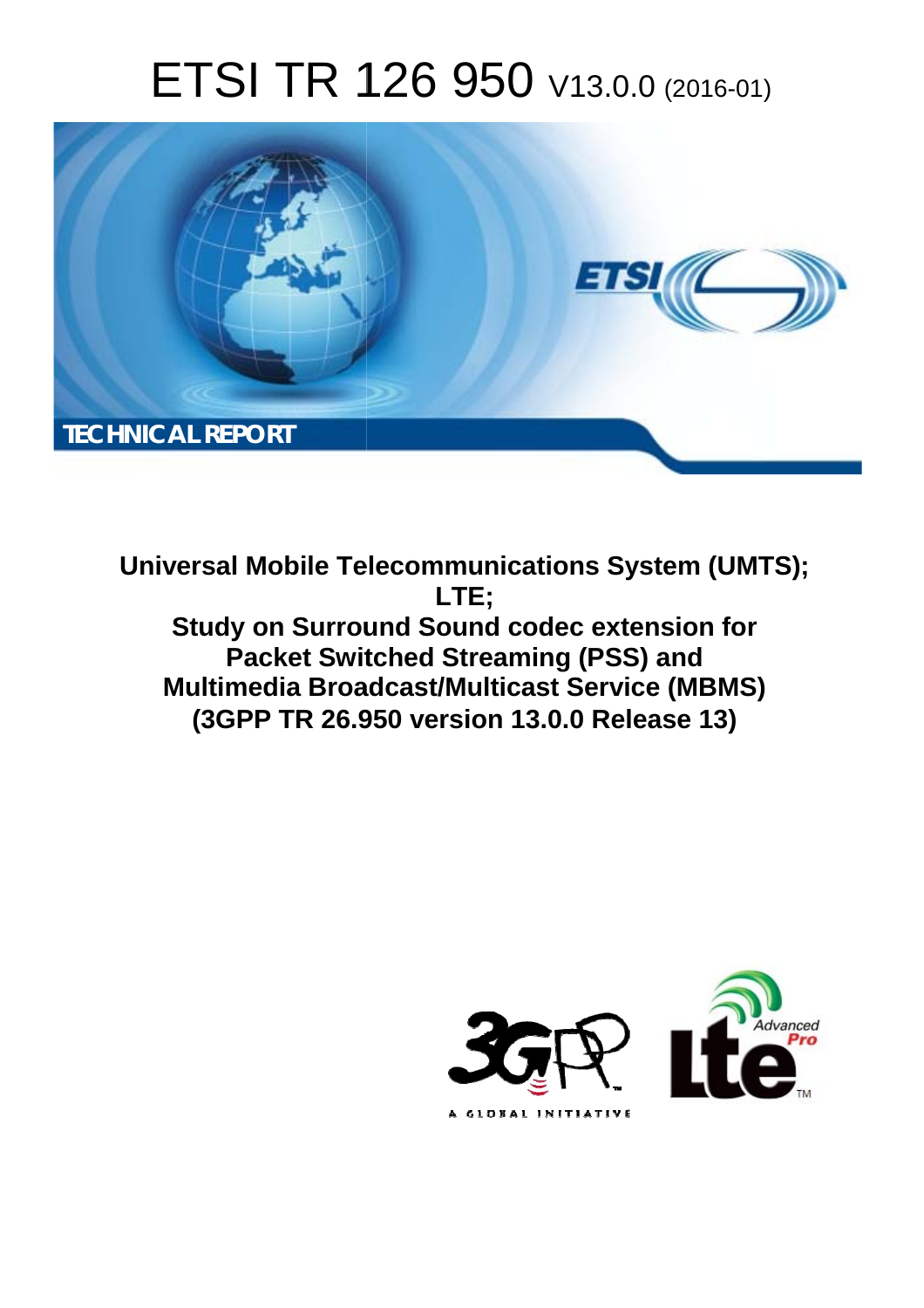Reference RTR/TSGS-0426950vd00

> Keywords LTE,UMTS

#### *ETSI*

#### 650 Route des Lucioles F-06921 Sophia Antipolis Cedex - FRANCE

Tel.: +33 4 92 94 42 00 Fax: +33 4 93 65 47 16

Siret N° 348 623 562 00017 - NAF 742 C Association à but non lucratif enregistrée à la Sous-Préfecture de Grasse (06) N° 7803/88

#### *Important notice*

The present document can be downloaded from: <http://www.etsi.org/standards-search>

The present document may be made available in electronic versions and/or in print. The content of any electronic and/or print versions of the present document shall not be modified without the prior written authorization of ETSI. In case of any existing or perceived difference in contents between such versions and/or in print, the only prevailing document is the print of the Portable Document Format (PDF) version kept on a specific network drive within ETSI Secretariat.

Users of the present document should be aware that the document may be subject to revision or change of status. Information on the current status of this and other ETSI documents is available at <http://portal.etsi.org/tb/status/status.asp>

If you find errors in the present document, please send your comment to one of the following services: <https://portal.etsi.org/People/CommiteeSupportStaff.aspx>

#### *Copyright Notification*

No part may be reproduced or utilized in any form or by any means, electronic or mechanical, including photocopying and microfilm except as authorized by written permission of ETSI.

The content of the PDF version shall not be modified without the written authorization of ETSI. The copyright and the foregoing restriction extend to reproduction in all media.

> © European Telecommunications Standards Institute 2016. All rights reserved.

**DECT**TM, **PLUGTESTS**TM, **UMTS**TM and the ETSI logo are Trade Marks of ETSI registered for the benefit of its Members. **3GPP**TM and **LTE**™ are Trade Marks of ETSI registered for the benefit of its Members and of the 3GPP Organizational Partners.

**GSM**® and the GSM logo are Trade Marks registered and owned by the GSM Association.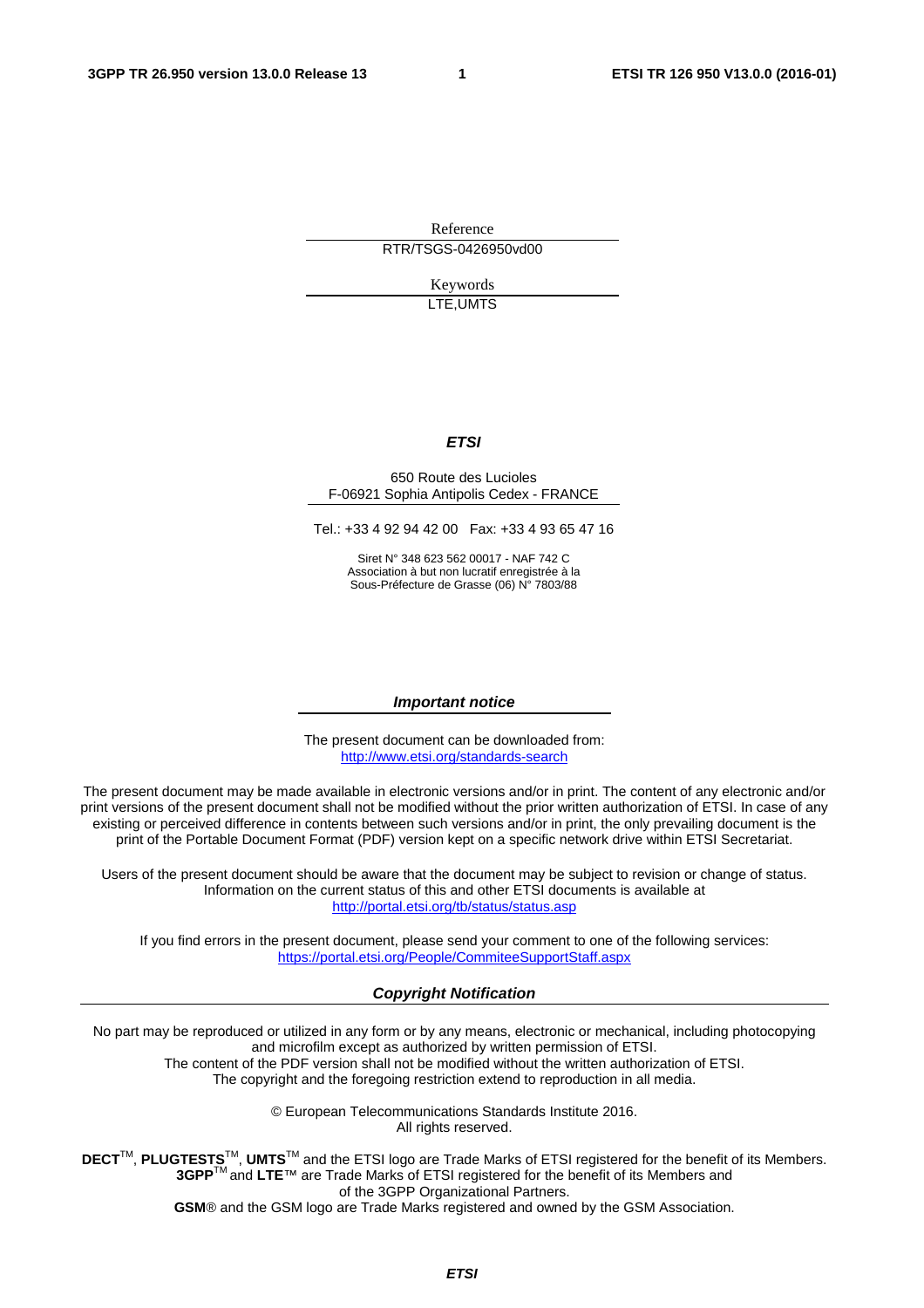### Intellectual Property Rights

IPRs essential or potentially essential to the present document may have been declared to ETSI. The information pertaining to these essential IPRs, if any, is publicly available for **ETSI members and non-members**, and can be found in ETSI SR 000 314: *"Intellectual Property Rights (IPRs); Essential, or potentially Essential, IPRs notified to ETSI in respect of ETSI standards"*, which is available from the ETSI Secretariat. Latest updates are available on the ETSI Web server [\(https://ipr.etsi.org/](https://ipr.etsi.org/)).

Pursuant to the ETSI IPR Policy, no investigation, including IPR searches, has been carried out by ETSI. No guarantee can be given as to the existence of other IPRs not referenced in ETSI SR 000 314 (or the updates on the ETSI Web server) which are, or may be, or may become, essential to the present document.

### Foreword

This Technical Report (TR) has been produced by ETSI 3rd Generation Partnership Project (3GPP).

The present document may refer to technical specifications or reports using their 3GPP identities, UMTS identities or GSM identities. These should be interpreted as being references to the corresponding ETSI deliverables.

The cross reference between GSM, UMTS, 3GPP and ETSI identities can be found under <http://webapp.etsi.org/key/queryform.asp>.

### Modal verbs terminology

In the present document "**shall**", "**shall not**", "**should**", "**should not**", "**may**", "**need not**", "**will**", "**will not**", "**can**" and "**cannot**" are to be interpreted as described in clause 3.2 of the [ETSI Drafting Rules](http://portal.etsi.org/Help/editHelp!/Howtostart/ETSIDraftingRules.aspx) (Verbal forms for the expression of provisions).

"**must**" and "**must not**" are **NOT** allowed in ETSI deliverables except when used in direct citation.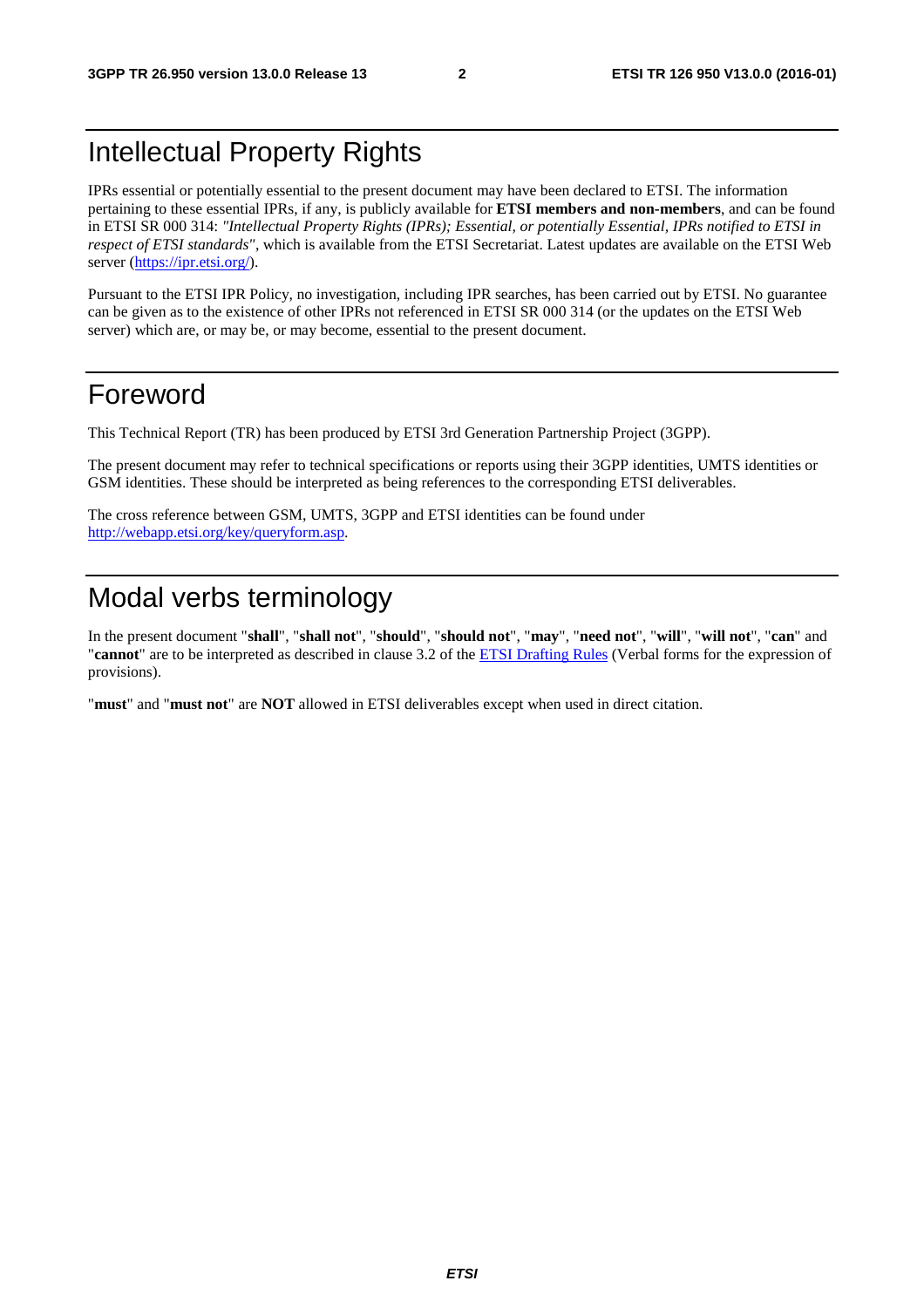$\mathbf{3}$ 

## Contents

| 1               |                                                                                               |  |
|-----------------|-----------------------------------------------------------------------------------------------|--|
| 2               |                                                                                               |  |
| 3               |                                                                                               |  |
| 3.1             |                                                                                               |  |
| 3.2             |                                                                                               |  |
| 4               |                                                                                               |  |
| 4.1             |                                                                                               |  |
| 4.2             |                                                                                               |  |
| 4.2.1           |                                                                                               |  |
| 4.2.2           |                                                                                               |  |
| 4.2.3           |                                                                                               |  |
| 4.2.4           |                                                                                               |  |
|                 |                                                                                               |  |
| 5               |                                                                                               |  |
| 5.1             |                                                                                               |  |
| 5.2             |                                                                                               |  |
| 5.2.1           |                                                                                               |  |
| 5.2.2           |                                                                                               |  |
| 5.3             |                                                                                               |  |
| 5.4             |                                                                                               |  |
| 5.5             |                                                                                               |  |
| 5.6             |                                                                                               |  |
| 6               |                                                                                               |  |
| 7               |                                                                                               |  |
| 7.1             |                                                                                               |  |
| 7.2             |                                                                                               |  |
| 7.3             |                                                                                               |  |
| 7.4             |                                                                                               |  |
| 7.5             |                                                                                               |  |
| 7.6             |                                                                                               |  |
| 8               | Validation of the user benefits and feasibility through evaluation of at least one example of |  |
|                 |                                                                                               |  |
| 8.1             |                                                                                               |  |
| 8.2             |                                                                                               |  |
| 8.3             |                                                                                               |  |
| 8.4             |                                                                                               |  |
| 8.4.1           |                                                                                               |  |
| 8.4.2           |                                                                                               |  |
| 8.5             |                                                                                               |  |
|                 |                                                                                               |  |
| 9               |                                                                                               |  |
| Annex A:        |                                                                                               |  |
| <b>Annex B:</b> |                                                                                               |  |
|                 |                                                                                               |  |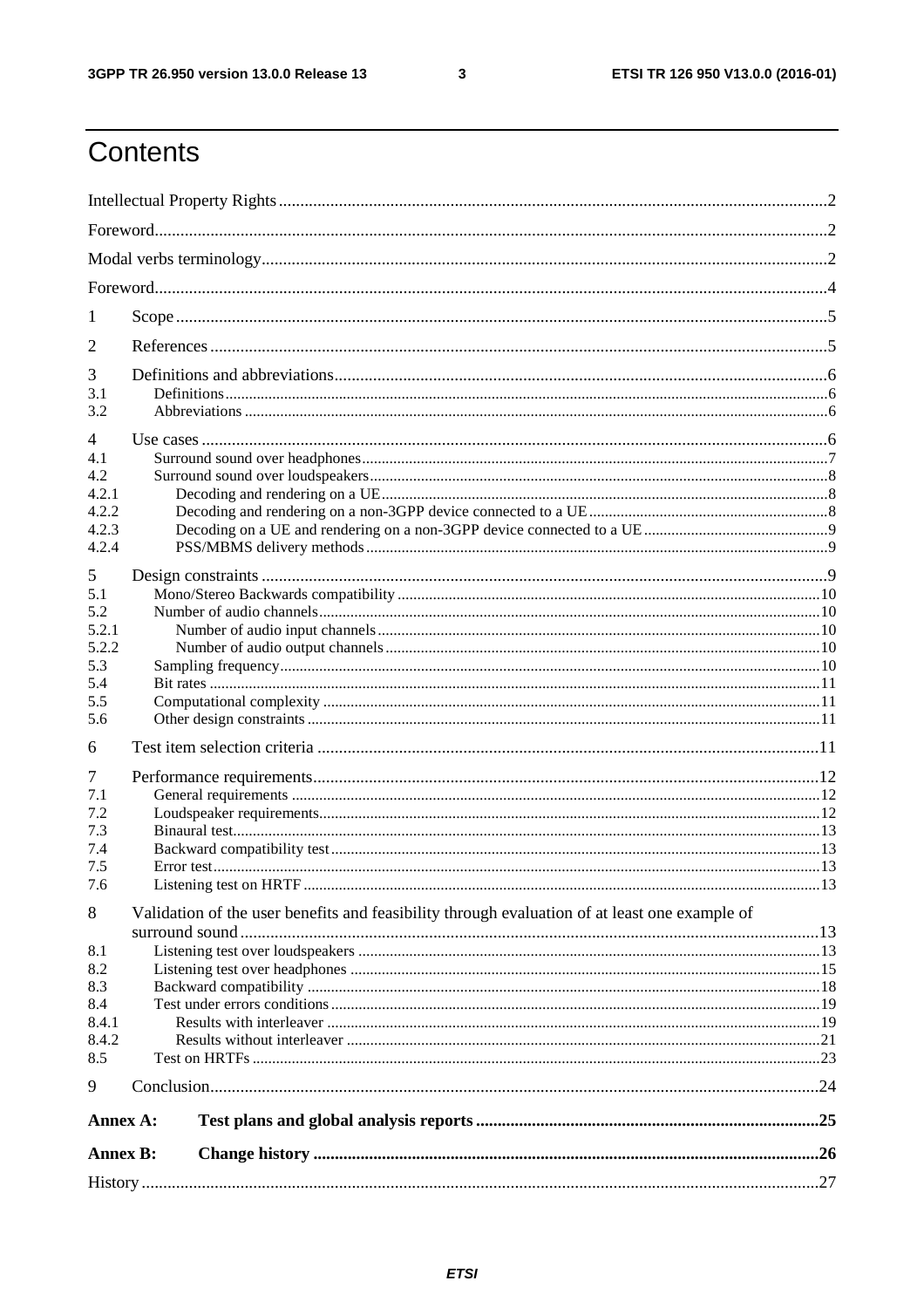### Foreword

This Technical Report has been produced by the  $3<sup>rd</sup>$  Generation Partnership Project (3GPP).

The contents of the present document are subject to continuing work within the TSG and may change following formal TSG approval. Should the TSG modify the contents of the present document, it will be re-released by the TSG with an identifying change of release date and an increase in version number as follows:

Version x.y.z

where:

- x the first digit:
	- 1 presented to TSG for information;
	- 2 presented to TSG for approval;
	- 3 or greater indicates TSG approved document under change control.
- y the second digit is incremented for all changes of substance, i.e. technical enhancements, corrections, updates, etc.
- z the third digit is incremented when editorial only changes have been incorporated in the document.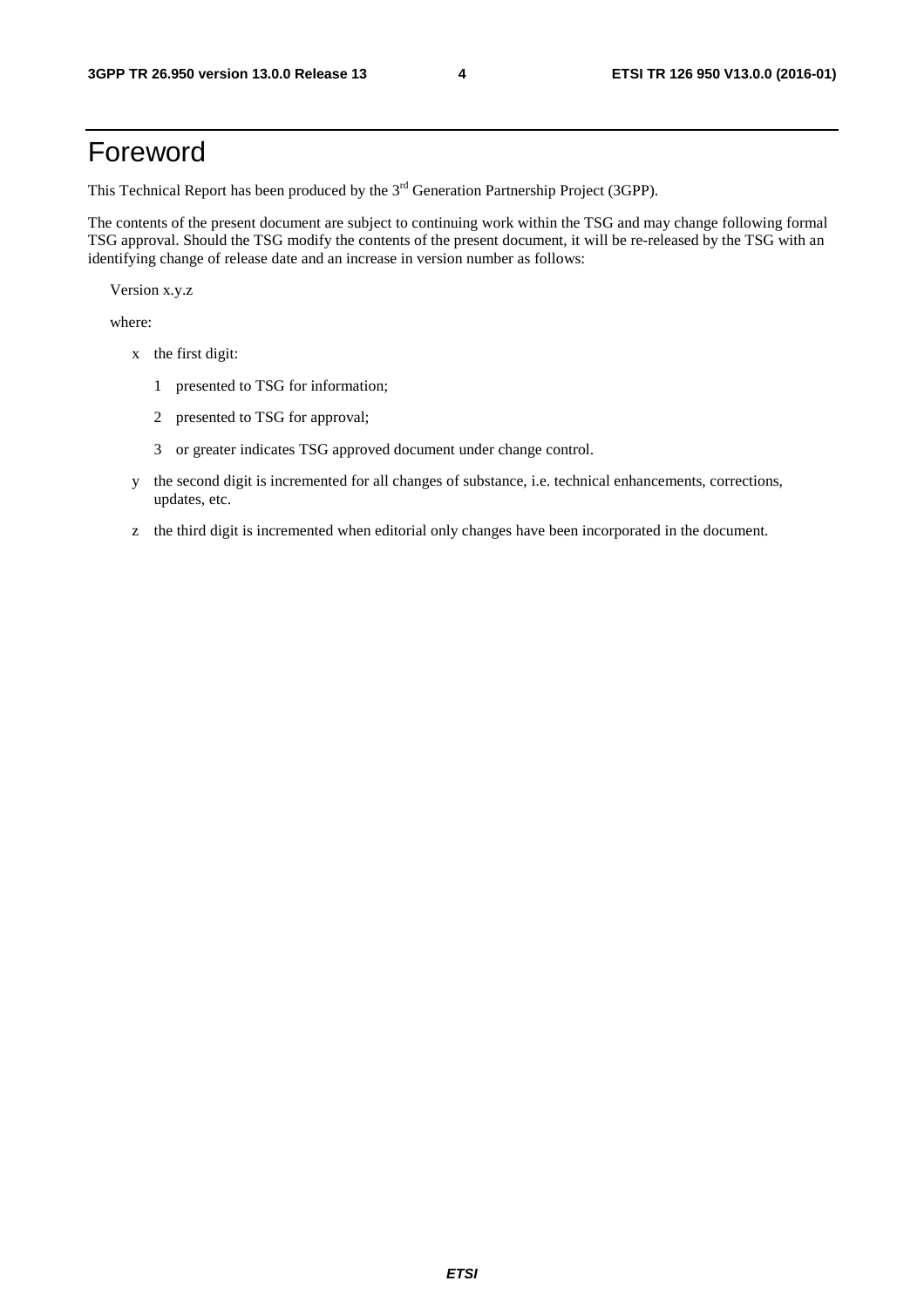#### 1 Scope

The present document investigates the potential user experience benefits of surround audio in 3GPP services. The investigation will be performed as follows:

- Identify and document relevant use cases for surround sound in 3GPP.
- Define design constraints that would need to be met by a surround audio codec extension method for adoption by 3GPP.
- Identify suitable testing methodology for surround sound in relevant use cases of the PSS and MBMS services.
- Define subjective minimum performance criteria that would need to be met in order to motivate the consideration of a surround audio coding extension for adoption by 3GPP.
- Validate the user benefits and the feasibility of the deployment of surround sound for the PSS and MBMS services according to the defined minimum performance criteria, bit rate and design constraints for all the use cases (such as surround sound speaker set-up and headphone decoding mode) through evaluation of at least one example of surround sound coding methods which may be MPS.

### 2 References

The following documents contain provisions which, through reference in this text, constitute provisions of the present document.

- References are either specific (identified by date of publication, edition number, version number, etc.) or non-specific.
- For a specific reference, subsequent revisions do not apply.
- For a non-specific reference, the latest version applies. In the case of a reference to a 3GPP document (including a GSM document), a non-specific reference implicitly refers to the latest version of that document *in the same Release as the present document*.
- [1] 3GPP TR 21.905: "Vocabulary for 3GPP Specifications".
- [2] 3GPP TS 26.346: "Multimedia Broadcast/Multicast Service (MBMS); Protocols and codecs".
- [3] 3GPP TS 26.234: "Transparent end-to-end Packet-switched Streaming Service (PSS); Protocols and codecs".
- [4] ITU-R Recommendation BS.775-2: "Multichannel stereophonic sound system with and without accompanying picture," Jul. 2006.
- [5] ITU- Recommendation BS.1534-1: "Method for the subjective assessment of intermediate quality level of coding systems", Geneva, 2003.
- [6] ISO/IEC JTC1/SC29/WG11 N2006 "Report on the MPEG-2 AAC Stereo Verification Tests"; Feb 1998, [http://www.chiariglione.org/mpeg/working\\_documents/mpeg-02/audio/AAC\\_results.zip](http://www.chiariglione.org/mpeg/working_documents/mpeg-02/audio/AAC_results.zip).
- [7] 3GPP TR 26.936: "Performance characterization of 3GPP audio codecs".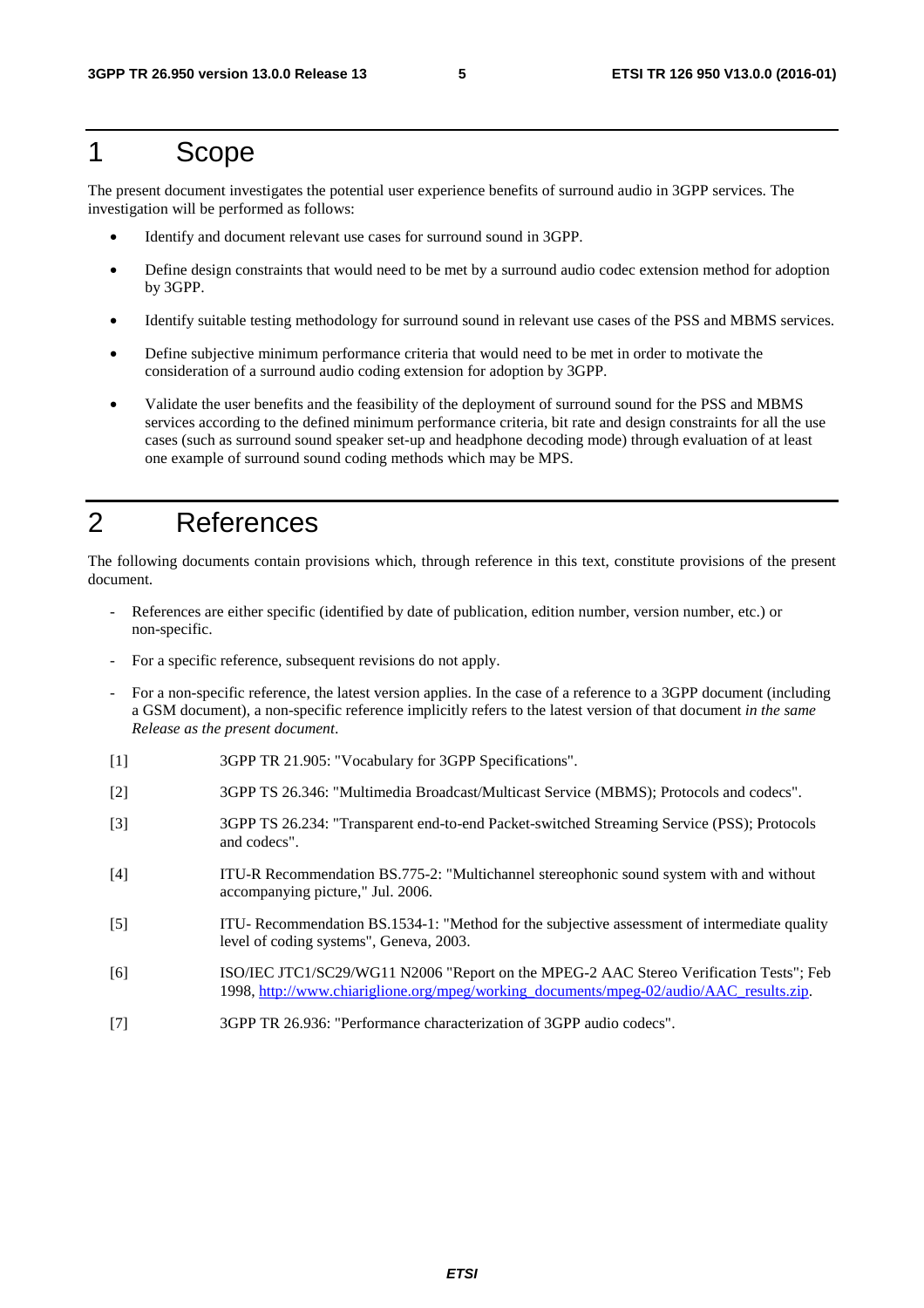### 3 Definitions and abbreviations

#### 3.1 Definitions

For the purposes of the present document, the terms and definitions given in TR 21.905 [1] and the following apply. A term defined in the present document takes precedence over the definition of the same term, if any, in TR 21.905 [1].

**HRTF:** A Head-Related Transfer Function (HRTF) represents a pair of filters that are obtained by measurement or modelling. It represents the acoustic transmission from a point in space to the entrance of a listener's ear canal. It depends on the relative positions of the source and the listener's head.

#### 3.2 Abbreviations

For the purposes of the present document, the abbreviations given in TR 21.905 [1] and the following apply. An abbreviation defined in the present document takes precedence over the definition of the same abbreviation, if any, in TR 21.905 [1].

| 5.1ch       | Loudspeaker set-up with 2 front channels, 2 rear channels, 1 center channel and 1 subwoofer |
|-------------|---------------------------------------------------------------------------------------------|
| <b>HRTF</b> | Head-Related Transfer Function                                                              |
| <b>MPS</b>  | <b>MPEG Surround</b>                                                                        |
| MUSHRA      | MUlti Stimulus test with Hidden Reference and Anchor                                        |

#### 4 Use cases

The relevant use cases considered in this study are applications in the context of MBMS and/or PSS services.

In the home entertainment industry the de facto standard for surround sound content is the 5.1 channel format. The reproduction of such surround signal can be done in various ways using a number of channels that is not necessarily equal to the content at the service provider side resulting in different listening modes. The general characteristics of MBMS and PSS services apply and will be considered to derive design constraints and performance requirements for the study item.

We have identified the following use cases for consideration.

| Use case #       | Reproduction      | <b>Description</b>                                                                    |  |  |
|------------------|-------------------|---------------------------------------------------------------------------------------|--|--|
| 1 а              | <b>Headphones</b> | Surround decoding with binaural post-processing                                       |  |  |
| 1 b              | <b>Headphones</b> | Surround decoding with binaural processing being part of the decoding process         |  |  |
| 2.1a             | Loudspeakers      | Surround decoding followed by rendering on the UE                                     |  |  |
| 2.1 <sub>b</sub> | Loudspeakers      | Surround decoding with rendering being part of the decoding process on the UE         |  |  |
| 2.2              | Loudspeakers      | Surround bit-stream is transported via the UE. Decoding and rendering is performed in |  |  |
|                  |                   | a non-3gpp device connected to the UE.                                                |  |  |
| 2.3              | Loudspeakers      | Surround decoding on the UE. Decoded surround audio data are transported to a non-    |  |  |
|                  |                   | 3gpp device connected to the UE for rendering.                                        |  |  |

NOTE:

• In the following use cases it is assumed that the surround sound content provided to the server comprises multiple channels, typically 6 channels in the 5.1 format.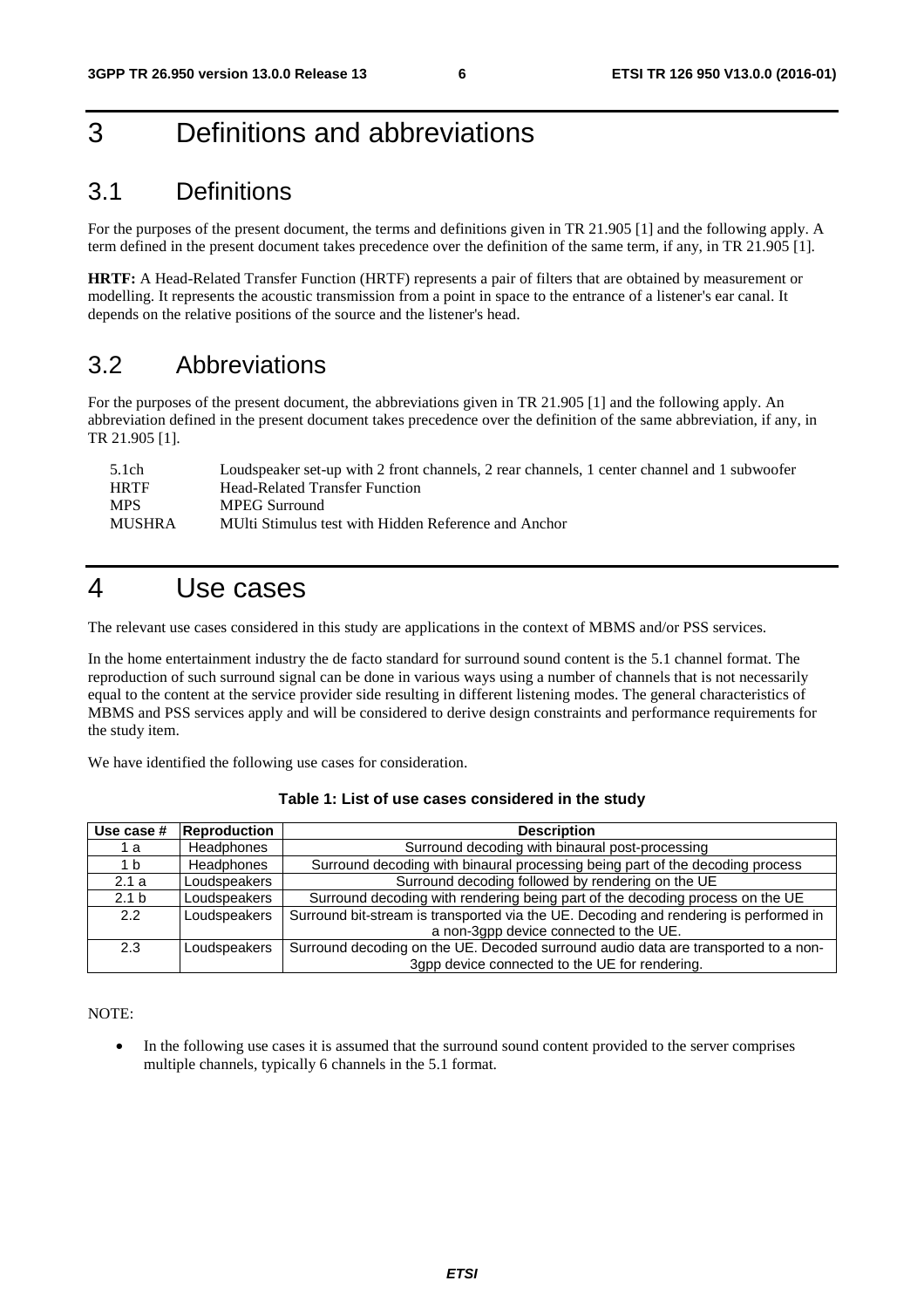- Alternatively, the surround sound content may be presented to the server as a binauralized stereo signal. In this case, the server would encode the surround sound as an artistic downmix (which is also referred to as Binaural Virtual Surround effect). No additional processing would be required when listening over headphones. However, this alternative format would have several implications:
	- o When playing over stereo or multichannel loudspeakers, the decoder would have to remove the binauralization effect. Some signalling would be needed to indicate that the downmix is binauralized stereo signal.
	- o This alternative format would not offer mono/stereo backward compatibility to existing 3GPP audio codecs, especially when listening over loudspeakers.
- In the following use cases it is assumed that the surround bit-stream contains spatial information to control the behaviour of the surround decoder. The surround decoder produces surround sound based on this side information. However, a possible additional function of the surround capable UE is that the surround decoder may be able to upmix stereo signals encoded by legacy 3GPP audio codecs, which can then be binauralized for listening over headphones.

#### 4.1 Surround sound over headphones

Binaural/Stereo post-processing may or may not be part of the surround sound decoder (see Figures 1 and 2). Figure 1 illustrates a block diagram where the binaural or stereo post-processing is not part of the surround decoder. A server transmits surround sound bit-streams via PSS or MBMS protocols/services. The UE first decodes the received surround bit-stream to a surround signal. The resulting surround signal is processed by binaural or stereo downmix postprocessing to produce a stereo signal. The resulting signal can be represented on headphones.



NOTE: The surround bit-stream is decoded inside the UE to a surround signal. This surround signal is input to a binaural or stereo downmix post-processor that produces a representation of the surround signal for headphone reproduction.

#### **Figure 1: Signal flow for use case 1 a where binaural and stereo downmix post-processing is not part of the surround sound decoder**

Figure 2 provides a block diagram where binaural post-processing is part of, i.e. integrated into, the surround decoder. The only difference with regard to Figure 1 is that the surround bit-stream is not first decoded to a full surround signal prior to binaural post-processing. Instead the steps of surround decoding and binaural decoding are integrated into a single binaural surround decoder.





#### **Figure 2: Signal flow for use case 1 b where binaural processing is part of the surround sound decoder**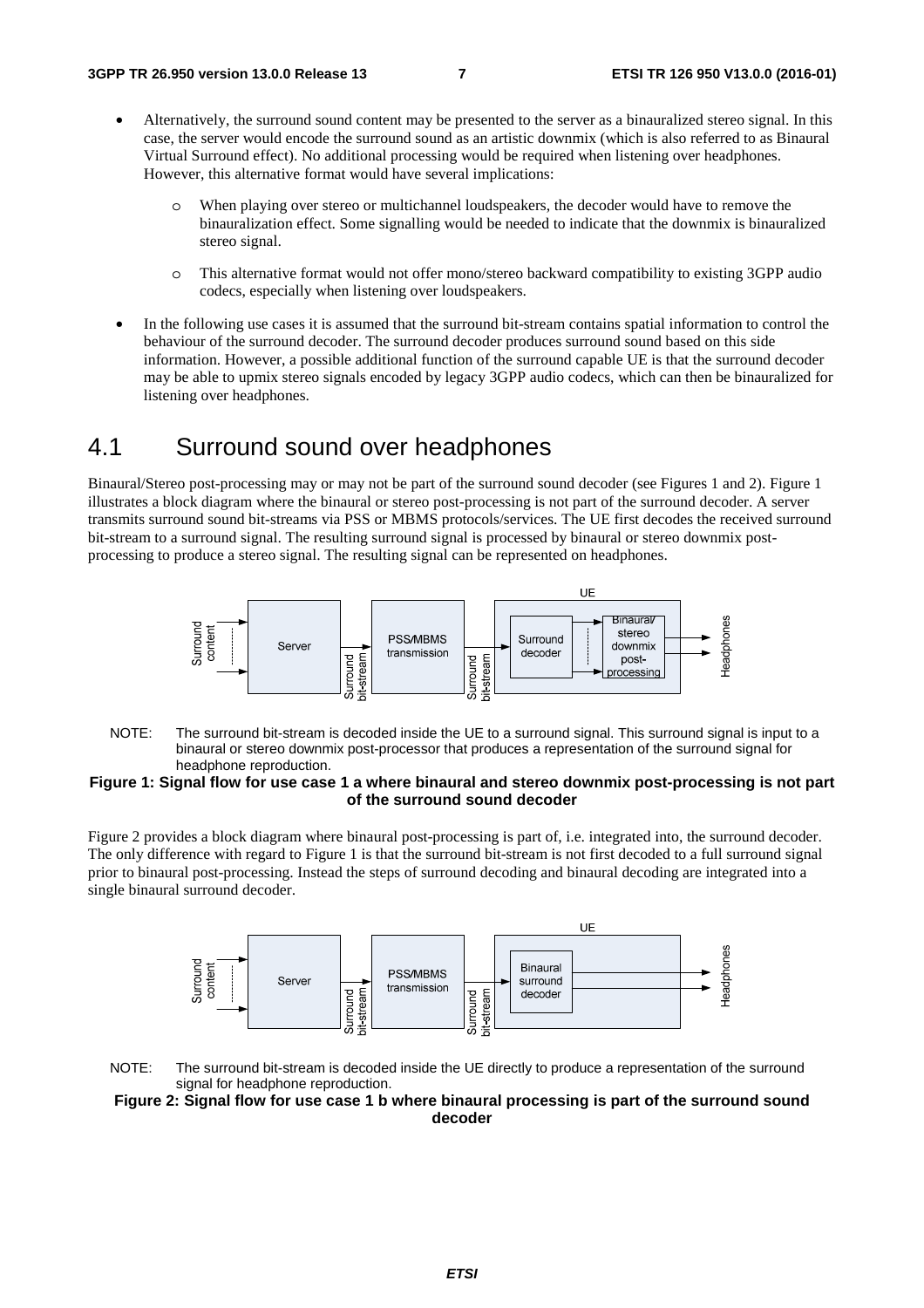### 4.2 Surround sound over loudspeakers

In case the surround sound is to be played back over loudspeakers a number of scenarios can be considered. These scenarios are outlined below.

### 4.2.1 Decoding and rendering on a UE

A loudspeaker scenario is illustrated in Figures 3 and 4. In this use case the surround bit-stream is first decoded in the UE to a surround sound signal. Then, in a next step a separate rendering process is applied inside the UE to map the surround sound signal onto the particular loudspeaker configuration directly connected to the UE. It is to be noted that the number of channels after surround decoding can be different from the number of channels after the rendering process.



NOTE: The resulting surround signal is input to a rendering block inside the UE that produces a representation of the surround signal for loudspeaker reproduction.

#### **Figure 3: Signal flow for use case 2.1 a The surround bit-stream is decoded inside the UE**

An alternative implementation is shown in Figure 4, where the rendering is part of the surround decoder.



NOTE: . The surround bit-stream is decoded inside the UE while the rendering for loudspeakers is part of the surround decoding process.

#### **Figure 4: Signal flow for use case 2.1 b**

#### 4.2.2 Decoding and rendering on a non-3GPP device connected to a UE

Another loudspeaker scenario is illustrated Figure 5. In this scenario the UE acts as an interface to a non-3GPP device. It therefore does not decode the surround bit-stream. The surround decoding and (optional) rendering is performed on the connected non-3GPP device.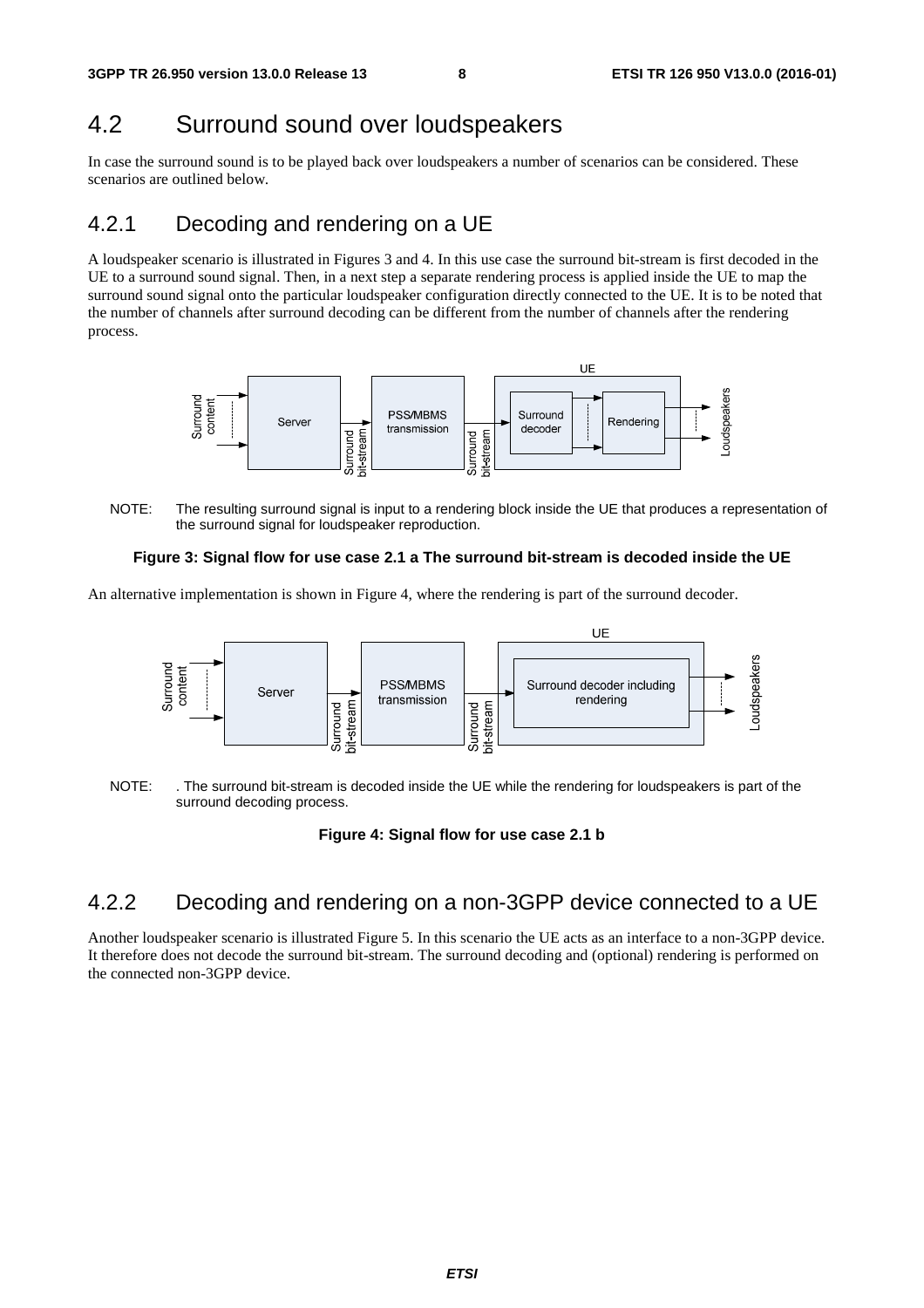

NOTE: The surround bit-stream is transported via the UE. The surround bit-stream is decoded in a non-3GPP device where also rendering takes place to produce a representation of the surround signal for loudspeaker reproduction.

#### **Figure 5: Signal flow for use case 2.2**

In this case the UE does not decode the surround sound. Instead the surround sound bit-stream is passed on to a connected device via an interface. The interface defines the transport mechanism and physical means of transporting the signal in a way that is compatible to the non-3GPP device. Therefore, the interface definition is out of the scope for this 3GPP specification.

#### 4.2.3 Decoding on a UE and rendering on a non-3GPP device connected to a UE

Finally, a third loudspeaker scenario is illustrated in Figure 6. In this case the surround bit-stream is decoded inside the UE to multi-channel PCM. Then, via an interface provided by the UE the surround audio data is provided to a non-3GPP device where (optional) rendering takes place.



NOTE: The surround bit-stream is decoded inside the UE. The resulting surround sound audio data is transported via the UE to a non-3GPP device. The non-3GPP device renders the surround sound signal to a representation of the surround signal for loudspeaker reproduction.

#### **Figure 6: Signal flow for use case 2.3**

In this scenario the UE handles the decoding of the surround audio bit-stream. The decoded surround audio data are passed on to a connected device via an interface. The interface defines the transport mechanism and physical means of transporting the signal in a way that is compatible with the non-3GPP device. Therefore, the interface definition is out of the scope for this 3GPP specification, while the surround decoder is inside the 3GPP scope.

#### 4.2.4 PSS/MBMS delivery methods

The PSS/MBMS delivery methods, e.g streaming, download, for the different uses cases of surround sound over 3GPP are described in particular in TS 26.234 [3] (PSS) and TS 26.346 [2] (MBMS).

The bit rates used to deliver surround sound will depend on the capabilities of the bearer, the content and the service. For instance, for streaming the surround sound codec is expected to operate at 32 kbps and upwards.

### 5 Design constraints

The design constraints are defined in the following subclauses.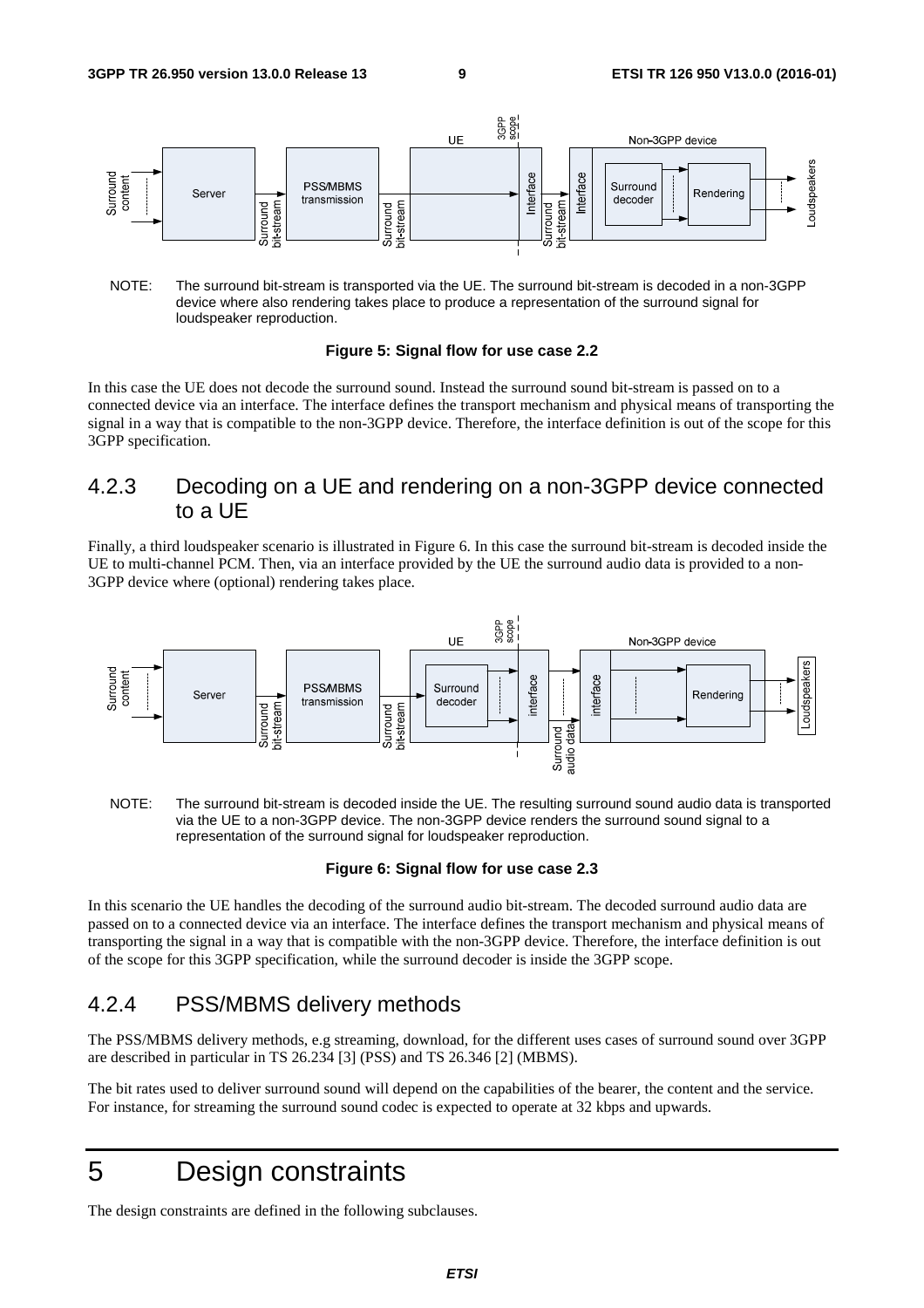### 5.1 Mono/Stereo Backwards compatibility

It is recommended that the surround sound codec should offer mono/stereo backward compatibility to existing 3GPP audio codecs.

The surround sound bit-stream should be constructed in a way that a non-surround-capable terminal can ignore the additional side information that would be used by the surround sound decoder to convert the mono or stereo core coder bit-stream into a multichannel signal, i.e. the surround sound bit-stream should be constructed in a way that a nonsurround-capable terminal should be able to decode the mono or stereo backward-compatible part of the bit-stream.

When the core coder is stereo, the stereo signal contained in the surround sound bit-stream could be either an automatic stereo downmix of an initial multichannel content or an artistic stereo downmix provided. The decoder should be able to detect the presence of an artistic downmix and decode the multichannel signal on the basis of this downmix.

When the core coder is stereo the initial multichannel content will be, by default, downmixed to stereo by the encoder. Since the automatic downmix performed by the encoder may not have a sufficient quality compared to an artistic downmix, the surround encoder should be able to use as input a stereo artistic downmix and deliver the surround parameters accordingly to the decoder.

The choice for mono or stereo backward compatibility is an encoder choice, which will typically depend on the total bit rate available for coding of the multi-channel content.

### 5.2 Number of audio channels

#### 5.2.1 Number of audio input channels

It is recommended that the surround sound bit-stream format supports delivery of 5.1ch content, which is the de facto standard in home entertainment industry.

The surround sound bit-stream format may support delivery of content containing more than 2 but less than 5.1 channels.

The surround sound bit-stream format may support delivery of 7.1ch content. In that case the surround sound decoder shall be capable of creating 5.1ch output from a 7.1ch bit-stream.

#### 5.2.2 Number of audio output channels

For the purpose of this study phase, it is recommended that the surround sound decoder shall be able to provide stereo output for all surround sound bit-streams, i.e. also for a mono core coder bit-stream a stereo output should be decoded.

If the UE supports listening over loudspeakers according to Figure 6, it is recommended that the surround sound decoder shall be able to provide a multi-channel audio output for playback over multichannel loudspeakers.

If the UE supports listening over headphones according to Figure 1, it is recommended that the surround sound decoder shall be able to provide a multi-channel audio output for additional post-processing.

If the UE supports listening over headphones according to Figure 2, it is recommended that the surround sound decoder shall be able to provide a stereo output and binaural stereo output, i.e. a virtual surround output for playback over headphones.

If the UE supports listening over stereo loudspeakers according to Figure 4 with two loudspeakers, it is recommended that the surround sound decoder shall be able to provide a stereo output and a stereo output with spatial effects, i.e. a virtual surround output for playback over stereo loudspeakers.

### 5.3 Sampling frequency

The maximum allowed sampling rate is 48 kHz.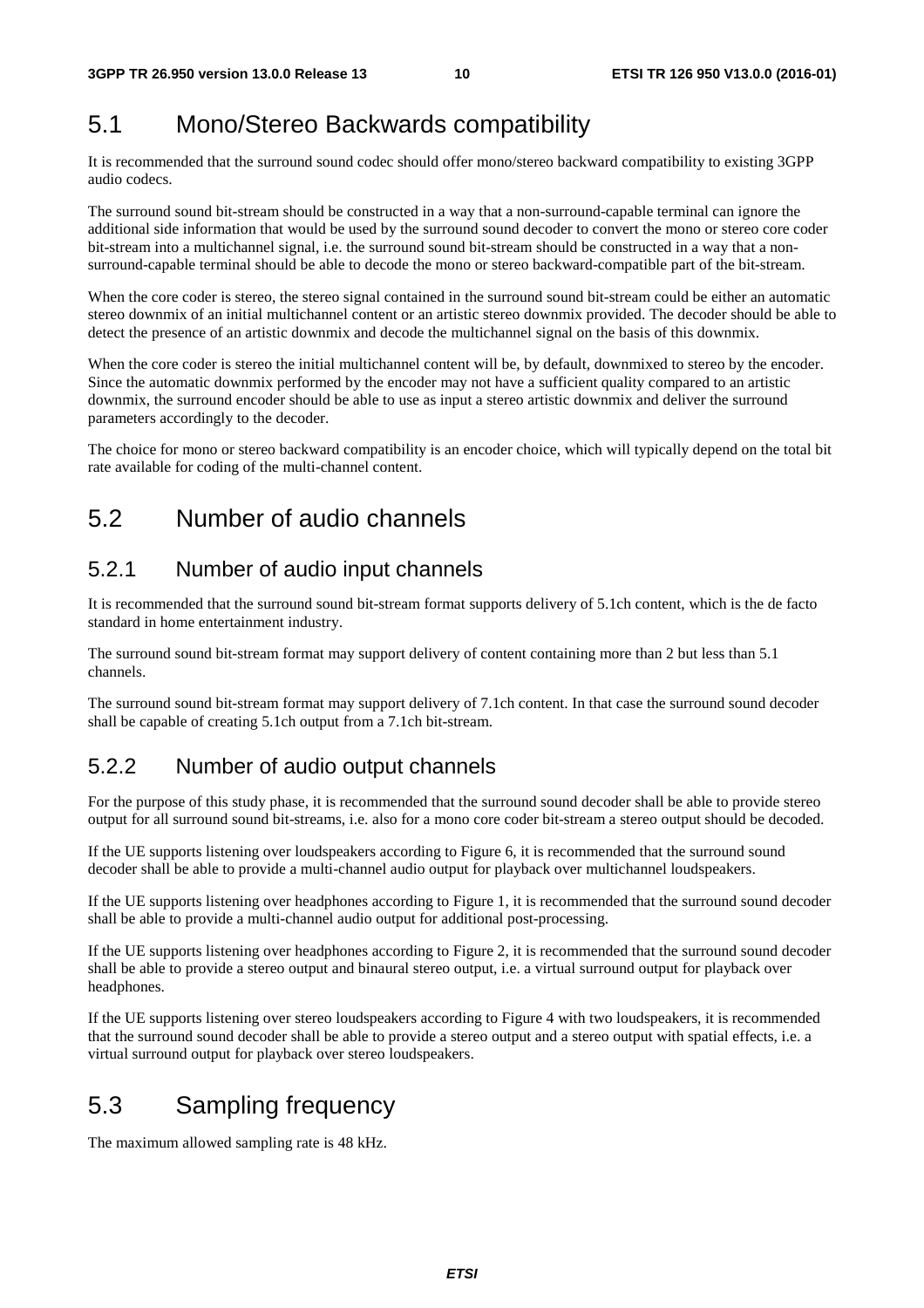#### 5.4 Bit rates

It is recommended that the surround sound codec shall support a minimum bit rate of 32 kbps.

The bit rate of the surround codec is defined as the total resulting bit rate needed to encode the multichannel audio signal, i.e. including any mono or stereo core codec bit-stream.

### 5.5 Computational complexity

This subclause applies to use cases where the decoding and/or rendering are performed on the UE.

The complexity is a relevant consideration in an on-the-go scenario where the UE relies on battery power to operate. In this scenario, playback would typically be over headphones, preferably using a binaural mode to create a spatial impression.

If discrete surround sound would be delivered, the decoder complexity would be approximately 2.5x the complexity of a stereo 3GPP audio decoder. Binaural processing would add on top of that. The proposed design constraint would require a lower computational complexity for the surround sound decoder. (see TR 26.936 [7] for guidance of complexity figures).

For the purpose of this study phase, it is recommended that a surround sound decoder with a binaural stereo output shall offer a lower computational complexity than 2.5x of a stereo core decoder.

An objective is to offer a minimum complexity operating mode with a reduced but acceptable quality: It is recommended that a surround sound decoder in this mode with a binaural stereo output should offer a lower computational complexity than 1.5x of a stereo core decoder.

For the purpose of this study phase, it is recommended that a surround sound decoder with a multichannel output shall offer a lower computational complexity than 3x of a stereo core decoder.

#### 5.6 Other design constraints

If the UE supports listening over headphones according to Figure 2, the binaural surround decoder shall provide an interface to Head-Related Transfer Functions (HRTFs) and an example set of HRTFs should be provided to test the HRTF interface performance.

The decoder may be able to receive an optional input from a head tracking device to provide head-tracking.

### 6 Test item selection criteria

One of the important parameters in a subjective test is the selection of appropriate items. In the context of evaluating surround sound codecs, the following should be considered.

First of all, the test items should consist of multi-channel content, where a significant contribution of the audio signal is in the surround channels. No quality improvement of surround can be expected for content that could also be represented by a stereo signal. I.e. also that at least some items should be selected that contain discrete sounds from the surround channels.

Secondly, the items should be typical for and balanced over the intended application scenarios (see clause 4). This will aid justification of the surround sound codec for PSS/MBMS use cases.

The items should have the following parameters:

- Duration in the range of 7 seconds to 20 seconds
	- The length of the sequences should typically not exceed 20 seconds to avoid fatiguing of listeners and to reduce the total duration of the listening test [5].
- 5.1 channels,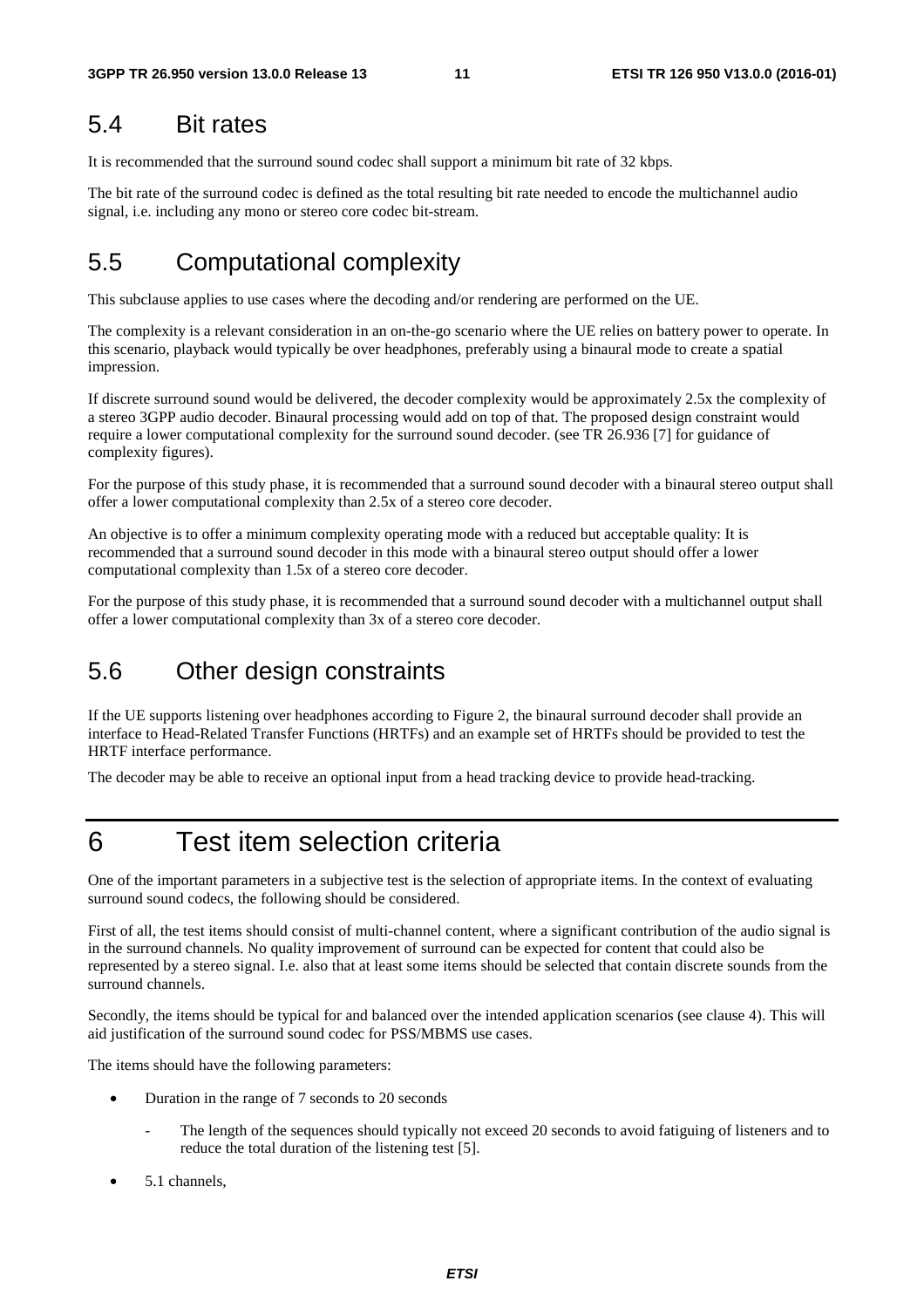- $\bullet$  16 bit.
- 44.1 kHz.

The items should cover the genres listed in the table 2.

#### **Table 2: List of genres considered for the item selection**

| Genre                                                       | <b>Justification</b>                      |
|-------------------------------------------------------------|-------------------------------------------|
| Movie sound effects/dialog/trailer                          | Movies trailers and TV episodes are       |
| The items should be excerpts from movies with surround      | expected to be of major importance for    |
| effect as well as excerpts from scenes containing speech    | mobile consumption and should be well     |
| (dialog) with surround sound. The items should also         | represented in the selected test items.   |
| contain movie trailers.                                     |                                           |
| Music studio production/live event                          | Today, more than 1500 Surround music      |
| The items should be excerpts from commercial music          | albums and over 10,000 concerts &         |
| productions in studios. Also live concert recordings should | music videos are produced with            |
| be included both from popular and classical music.          | increasing numbers. Therefore, this is    |
|                                                             | considered a second important category    |
|                                                             | to be included in the test.               |
| Sport event broadcast commentary/audience                   | Broadcast of live sport events is popular |
| The items should be excerpts from live events such as       | content. It is relevant to test whether   |
| sport events or other live events including commentary      | surround sound is able to contribute to   |
| and audience noise.                                         | the sensation of the live atmosphere.     |
| Radio drama                                                 | While representing only a small share of  |
| The items should be excerpts from radio play productions    | the market audio-only productions         |
| that make use of surround sound, where speech and           | should be included in the item selection. |
| ambient sounds are present.                                 | E.g. they can make use of surround        |
|                                                             | sound as means to deliver a sense of the  |
|                                                             | space where the actions takes place.      |

The results of the item selection and the description of the test methodology are described in the test plan in Annex A.

### 7 Performance requirements

In this clause performance criteria are collected. First some general performance requirements are proposed. Then a set of requirements directly related to the tests specified in the test plan are proposed. Any deviation from the criteria should be justified by the performance in other tests relevant to evaluate the surround solution for 3GPP.

#### 7.1 General requirements

It is recommended that the surround codec provides a surround experience for both loudspeaker and headphones configurations. Increased bit rate of the surround codec should be commensurate with the gain in quality of user experience.

The quality of the surround codec should be evaluated in error-free conditions and simulations of conditions as close as possible to realistic PSS/MBMS communication scenarios.

#### 7.2 Loudspeaker requirements

Average quality is evaluated over listeners and items.

- 1) 64 kbps surround sound condition:
	- a) For 64 kbps the audio quality should be graded on average at least as "good" on the MUSHRA scale
	- b) For 64 kbps the audio quality on average should be better than the discrete 5.1 condition at 64 kbps
- 2) 64 kbps surround sound condition based on ITU downmix: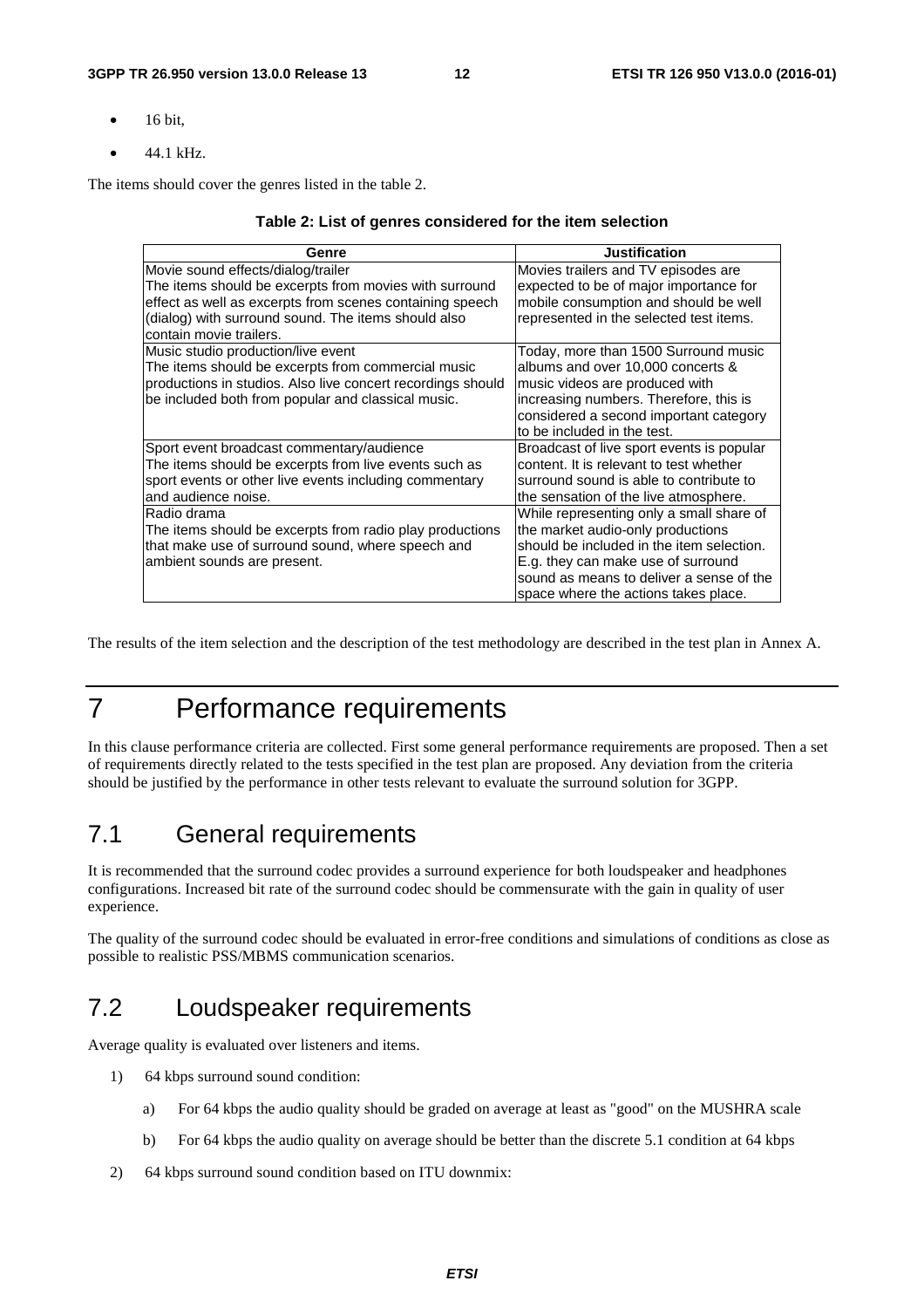- a) The audio quality for the 64 kbps condition where the ITU downmix is employed should on average be comparable to the 64 kbps condition employing the default downmix.
- 3) 48 kbps surround sound condition:
	- a) Comparing the audio quality of the 48 kbps condition to the 64 kbps condition, the audio quality for the 48 kbps condition should be commensurate to the corresponding bit rate reduction.
- 4) 96 kbps surround sound condition:
	- a) Comparing the audio quality of the 96 kbps condition to the 64 kbps condition, the audio quality for the 96 kbps condition should be commensurate to the corresponding bit rate increase.

#### 7.3 Binaural test

- 1) Integrated binaural surround sound decoder (B1) or surround sound decoder with binaural post-processing (B2):
	- a) B1 should on average provide an improvement over stereo downmixing followed by binaural postprocessing at the same overall bit rate
	- b) B2 should on average provide an improvement over stereo downmixing followed by binaural postprocessing at the same overall bit rate

#### 7.4 Backward compatibility test

- 1) The surround sound codec needs to be able to employ different downmixes in the underlying compatible stereo stream (condition 2 of the loudspeaker test).
- 2) First, the average bit rate of the surround sound extension should be quantified at the typical bit rates. Then, using a stylized curve of the underlying core coder the quality degradation to the core can be approximated.

The quality impact of including the surround sound extension to a stereo service should not exceed 20 points on a MUSHRA scale and should be as small as possible for the typical bit rate range of the surround sound codec.

#### 7.5 Error test

The average deterioration observed at random frame error rates of 1% and 3% should not be significantly larger than the deterioration observed in similar tests using the R6 audio codec selection phase (see 3GPP TR 26.936 [7], clause B.1).

#### 7.6 Listening test on HRTF

In general listeners should prefer the binauralized multichannel content to its stereo version produced by an ITU-R downmix [4].

### 8 Validation of the user benefits and feasibility through evaluation of at least one example of surround sound

#### 8.1 Listening test over loudspeakers

Results are quite consistent between all test sites although it has been noticed that the scores of the listeners at FhG are generally lower than the scores from France Telecom, Huawei and Samsung.

The item category does not have a major influence on the results of the codecs under test.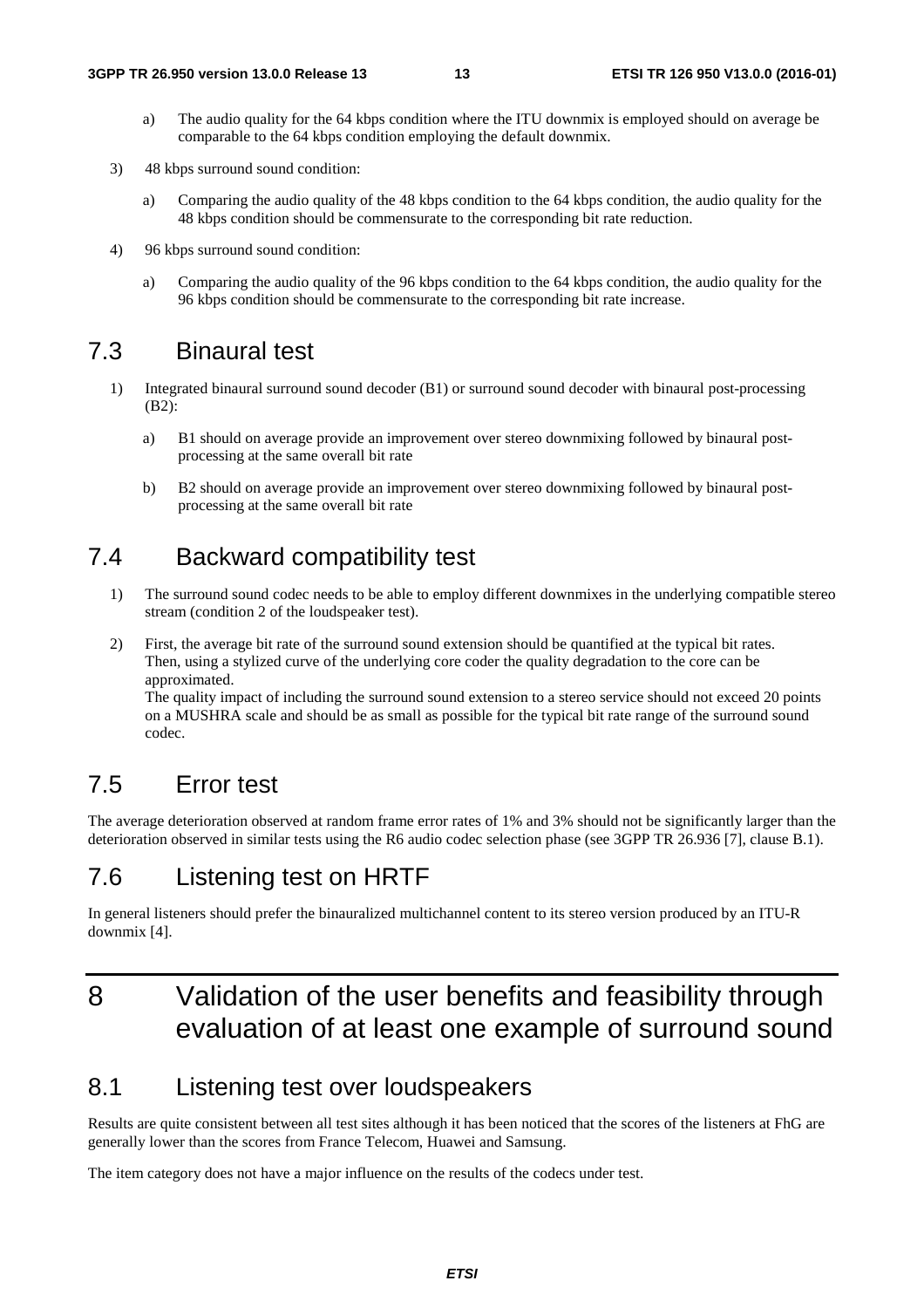The majority of codecs under test have been judged "Good" in quality, with no significant differences between MPS64 results and MPS ITUdmx64 results (see Figures 7 and 8), both being scored statistically better than the MPS48 and the HEAAC64. The results of those 2 last mentioned codecs are also not significantly different, meaning that the codec under test MPS48 is not significantly different from the indicative reference condition HEAAC64.

The overall quality of the MPS96 has been scored "Excellent" on average, although on the sharp border with the "Good" range, 8 points lower than the indicative reference condition HEAAC160.

On average the MPS96 condition is scored higher than both MPS64 conditions for all test sites. For France Telecom, Huawei and Samsung test sites, the MPS96 condition scores in the excellent range and is not significantly different from the MPS64 conditions. For the FhG test site the MPS96 condition scores in the good range and is significantly better than the MPS64 conditions.



**Figure 7: Global results for FhG test site** 



**Figure 8: Results for three test sites (France Telecom, Huawei and Samsung)**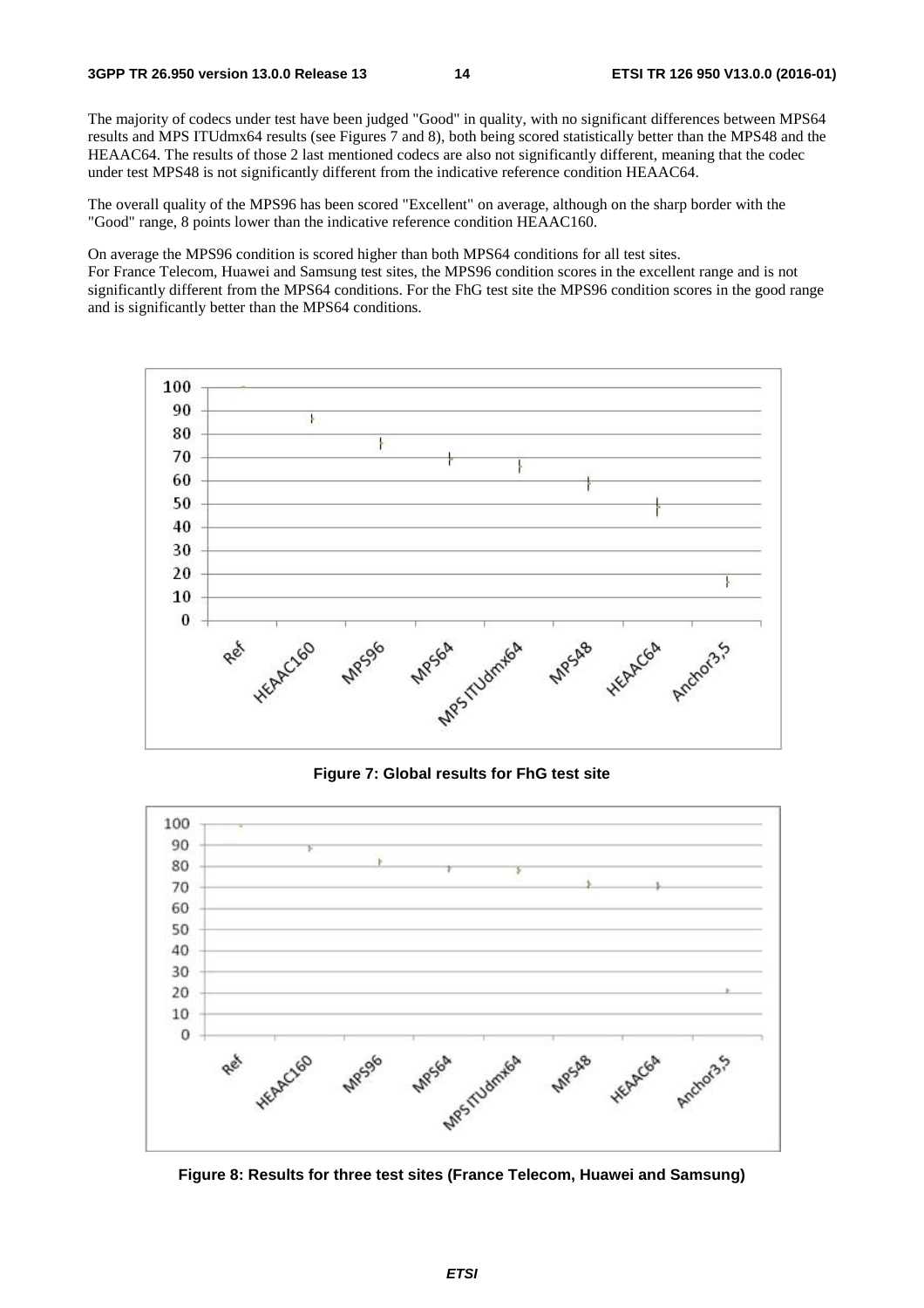Based on the results above, the codec under test, consisting of the combination of HE-AAC and MPEG Surround, met the first three performance requirements of clause 7.2. The fourth performance requirement of clause 7.2 was met for one test site (Fraunhofer), while the requirement was not met in the group of three test sites (France Telecom, Huawei and Samsung).

#### 8.2 Listening test over headphones

This test was run twice. The first test plan used the "comparative MUSHRA" methodology . The results of this test were found to be inconclusive based on the  $1<sup>st</sup>$  GAL report.

Therefore, a new test was designed using BS.1284 methodology. The conclusions in this clause are based on the conclusions from the 2<sup>nd</sup> GAL report.

An overview of the test conditions and pairs is provided in Table 3.

|     | Cond Surround-sound condition                                                         |                                                                     |  |  |
|-----|---------------------------------------------------------------------------------------|---------------------------------------------------------------------|--|--|
| C1  | High-bitrate surround                                                                 | HE-AAC 5.1 at 320 kbps + binaural post-processing                   |  |  |
| CЭ  | <b>Evaluation codec</b>                                                               | MPS 5.1 with HE-AAC stereo core codec with binaural post-processing |  |  |
| CЗ  | Evaluation codec                                                                      | MPS binaural decoding with HE-AAC stereo core codec                 |  |  |
| C4  | Stereo downmix                                                                        | HE-AAC Stereo downmix at 64 kbps + binaural post-processing         |  |  |
| C5  | Low-bitrate surround                                                                  | HE-AAC 5.1 at 64 kbps + binaural post-processing                    |  |  |
| C6. | High-bitrate stereo                                                                   | HE-AAC Stereo downmix at 128 kbps + binaural post-processing        |  |  |
| C.7 | Server side surround anchor Binaural (post-)processing encoded with HE-AAC at 64 kbps |                                                                     |  |  |
|     | <b>Comp Quality Comparison</b>                                                        |                                                                     |  |  |
|     | C1-C1 Control condition: High-bitrate surround (1) vs. High-bitrate surround (1)      |                                                                     |  |  |
|     | C1-C6 Reference condition: High-bitrate surround (1) vs. High-bitrate stereo (6)      |                                                                     |  |  |
|     | C3-C4 Evaluation codec (3) vs. Stereo downmix (4)                                     |                                                                     |  |  |
|     | C3-C5 Evaluation codec (3) vs. Low-bitrate surround (5)                               |                                                                     |  |  |
|     | C2-C4 Evaluation codec (2) vs. Stereo downmix (4)                                     |                                                                     |  |  |
|     | C7-C2 Server side surround anchor (7) ys Evaluation codec (2)                         |                                                                     |  |  |

#### **Table 3: Description of Test Conditions and Quality Comparisons**

The results of all labs averaged over all items are shown in Figure 9a.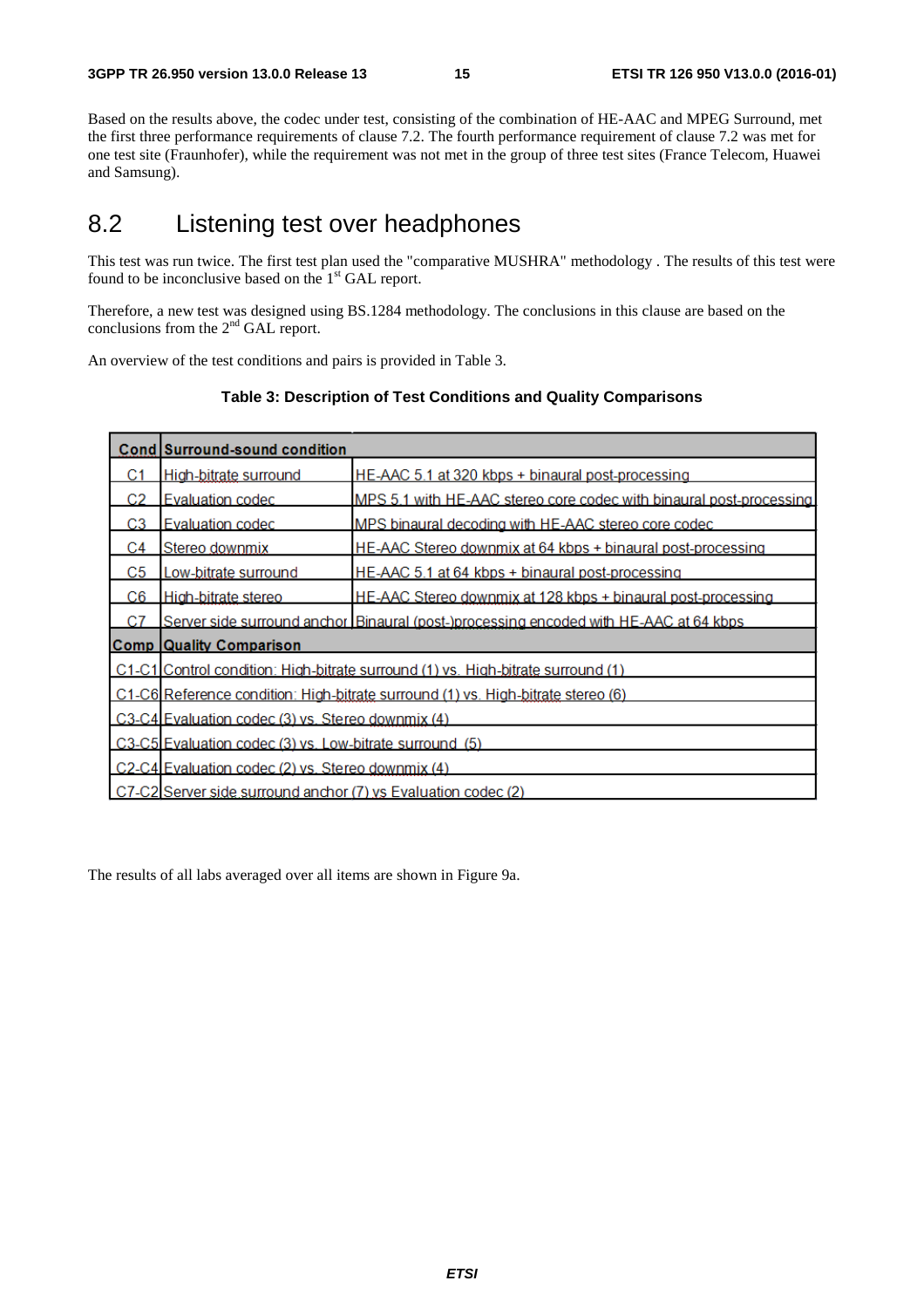

**Figure 9a: Mean Scores and 95% Confidence Intervals for the Test-2 Comparisons** 

The results of the Global Analyses of the Test 2 data (text extracted from the GAL report in Annex A) indicated the following:

- The control comparison, C1-C1, was not significantly different from zero in any of the six Labs
- The comparison C7-C2 was not significantly different from zero in five of the six Labs
- The comparisons C1-C6, C3-C4, C3-C5, and C2-C4 were all significantly different from zero in all six Labs.
- ANOVA comparison of C3-C4 vs. C2-C4 was not significant in any of the six Labs
- ANOVA comparison of C3-C4 vs. C2-C4 was not significant across the six Labs

The patterns of scores across Labs are quite similar.

The Mean Scores and 95% Confidence Intervals for the Test-2 Comparisons shown on the full range of quality scores are shown in Figure 9b.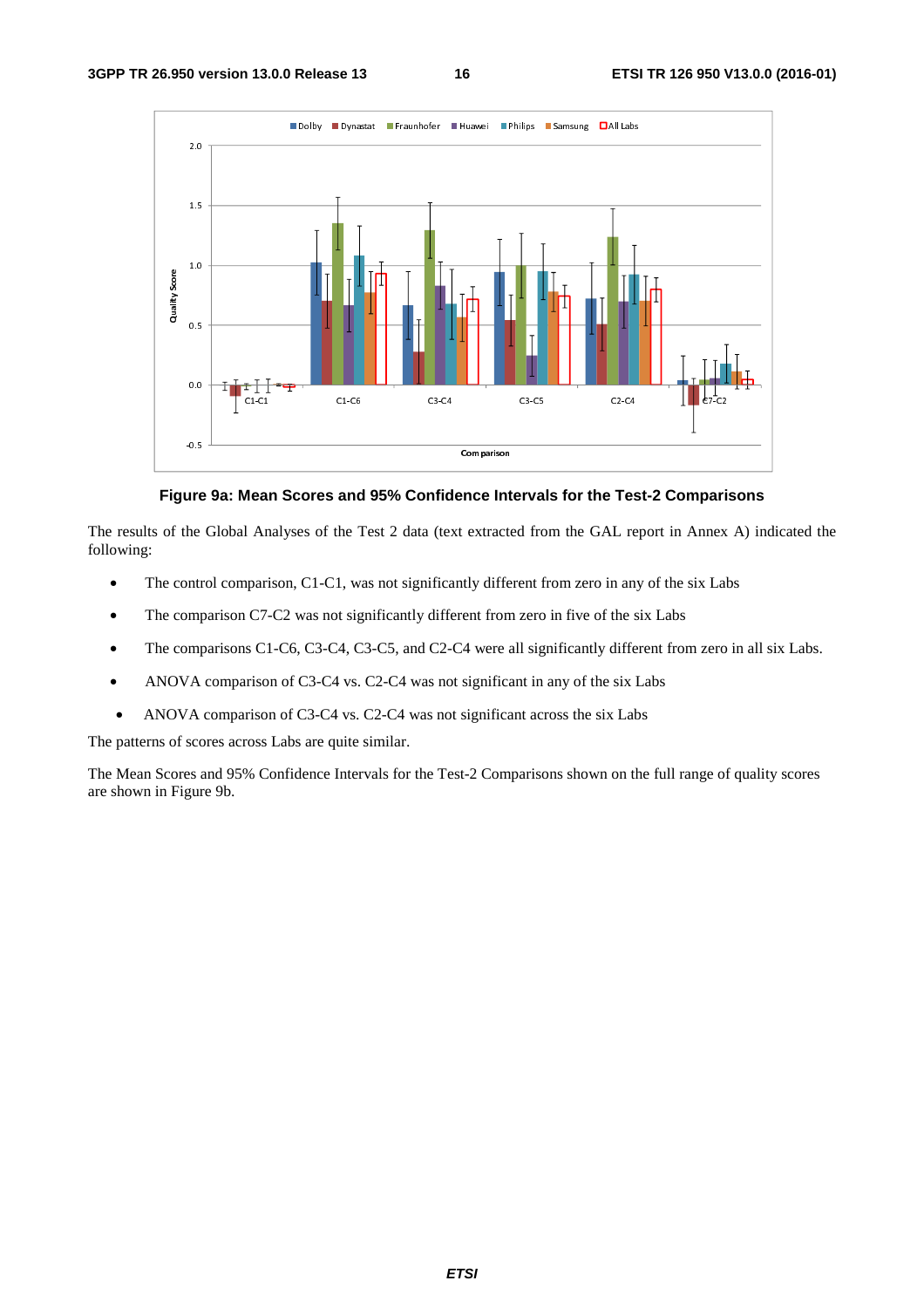

#### **Figure 9b: Mean Scores and 95% Confidence Intervals for the Test-2 Comparisons shown on the full range of quality scores**

Based on the test results, the following conclusions can be drawn.

- C1-C6, this means that for all labs the high bit-rate surround (320kbps) is statistically better than the high bit-rate stereo (128 kbps) condition. According to the labels of the methodology, C1 (Surround at 320 kbps) is "slightly better" than C6 (stereo at 128 kbps).
- C3-C4, this means that for all labs the evaluation codec with integrated binaural decoding is statistically better than the stereo downmix condition. According to the labels of the methodology, C3 (MPS at 64 kbps with integrated binaural decoding) is between "same as" and "slightly better" than C4 (5.1 ITU downmix HE-AAC stereo 64 kbps + binaural post-processing).
- C3-C5, this means that for all labs the evaluation codec with integrated binaural decoding is statistically better than the low bit-rate discrete surround condition. According to the labels of the methodology, C3 (MPS at 64 kbps with integrated binaural decoding) is between "same as" and "slightly better" than C5 (dicrete 5.1 HE-AAC at 64 kbps).
- C2-C4, this means that for all labs the evaluation codec with binaural post-processing is statistically better than the stereo downmix condition. According to the labels of the methodology, C2 (MPS + binaural postprocessing at 64 kbps) is between "same as" and "slightly better" than C4 (5.1 ITU downmix HE-AAC stereo 64 kbps + binaural post-processing).
- The differences between C2-C4 and C3-C4 were statistically equivalent to zero, i.e C2 and C3 were equivalent based on the quality scale shown in Fig 9b. According to the labels of the methodology, C2 (MPS + binaural postprocessing at 64 kbps) is "same as" C3 (MPS at 64 kbps with integrated binaural decoding).
- C7-C2, this means that for all but one lab the evaluation codec with binaural post-processing is statistically equivalent to the server-side surround anchor. According to the labels of the methodology, C7 (server-side binaural conversion + HE-AAC at 64 kbps) is "same as" C2 (MPS + binaural postprocessing at 64 kbps).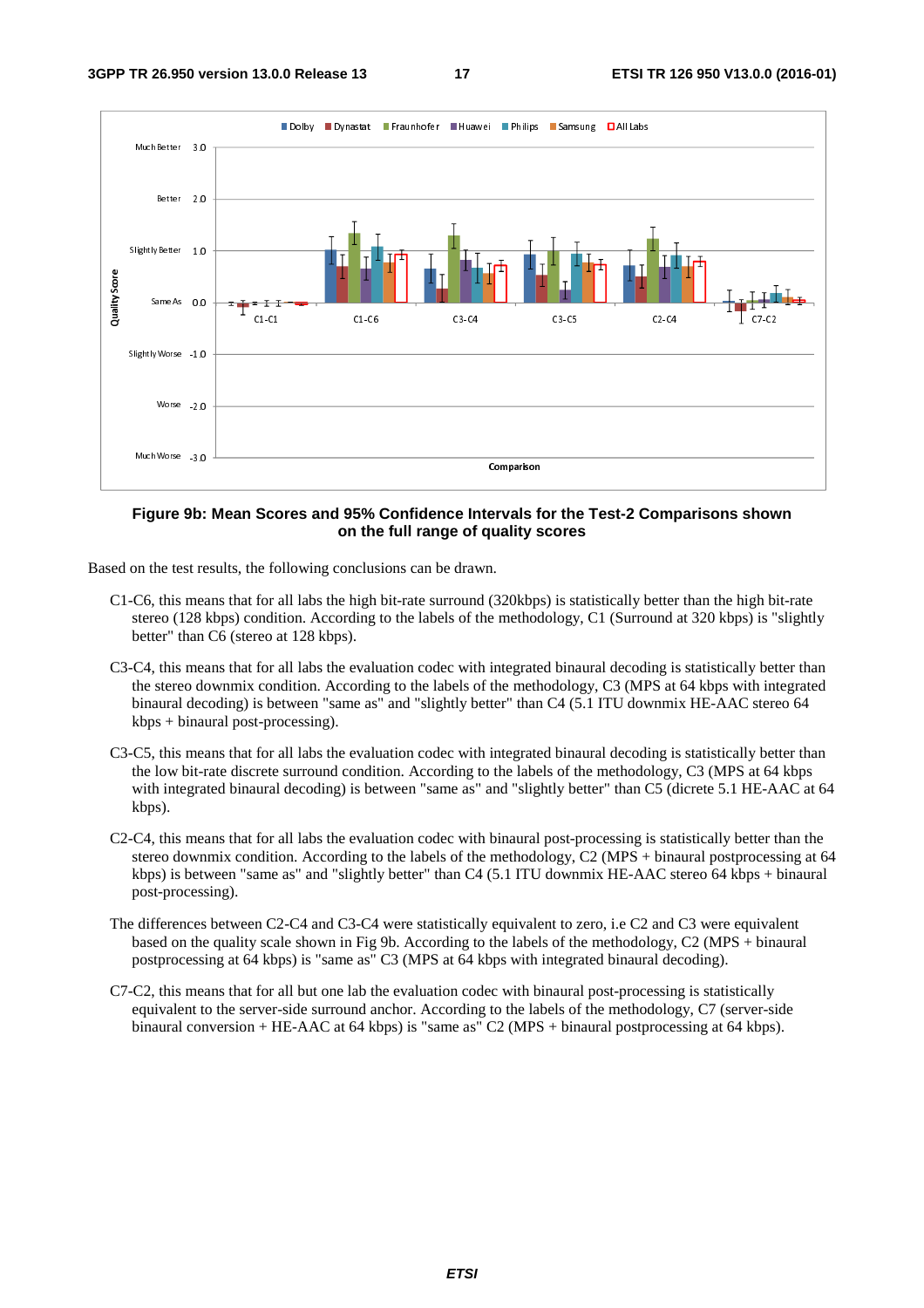#### 8.3 Backward compatibility

According to Test 3 of the test plan the quality impact due to the inclusion of a surround sound extension, which takes away a certain bit rate from the underlying stereo core coder, has been determined for the surround sound codec configurations described in the test plan. Table 4 provides an overview of the tested configurations, all consisting of combinations of HE-AAC with MPEG Surround.

| <b>Configuration</b> | <b>Overall bit rate (kbps)</b> | <b>HE-AAC bit rate (kbps)</b> | <b>MPEG Surround bit rate</b><br>(kbps) |
|----------------------|--------------------------------|-------------------------------|-----------------------------------------|
| HE-AAC/MPS @ 48kbps  | 48.0                           | 39.8                          | 8.2                                     |
| HE-AAC/MPS @ 64kbps  | 64.0                           | 55.8                          | 8.2                                     |
| HE-AAC/MPS @ 96kbps  | 96.0                           | 66.7                          | 29.3 (see Note)                         |

#### **Table 4: Overview of tested surround sound configurations**

In order to establish an estimate of the aforementioned quality impact, a bit rate versus quality curve is required for the HE-AAC codec. This bit rate versus quality curve is primarily established by taking MUSHRA measurement points from the 3GPP audio codec selection tests [7] at 18, 24, 32 and 48 kbps. Additionally, an estimate for the quality at 128 kbps [6] is provided. However, this bit rate was not formally evaluated. An estimated bit rate versus quality curve is then established by applying a piecewise cubic interpolation through the average MUSHRA scores. This is visualized in Figure 10.

NOTE: For the HE-AAC/MPS @ 96 kbps configuration so called 'residual coding' is employed. This means that in addition to spatial parameter data, additional waveform coded data is employed to further improve the multi-channel audio quality.



NOTE: The 3GPP high rate selection results are indicated as mean and 95 % confidence intervals. The additional data point at 128 kbps is indicated by a circle **Figure 10: Graphical representation of bit-rate versus quality curve for HE-AAC codec** 

Using the information from Table 4, an estimate is made for the quality reduction by comparing the audio quality at the overall bit rate (e.g. 48 kbps), which could be used if no surround sound extension would be employed, versus the quality at the bit rate consumed by the stereo core (e.g. 39.8 kbps). This process is also shown in Figure 10, where the horizontal lines denote the bit rate differences and the vertical lines the quality differences. The estimated quality differences are provided in Table 5.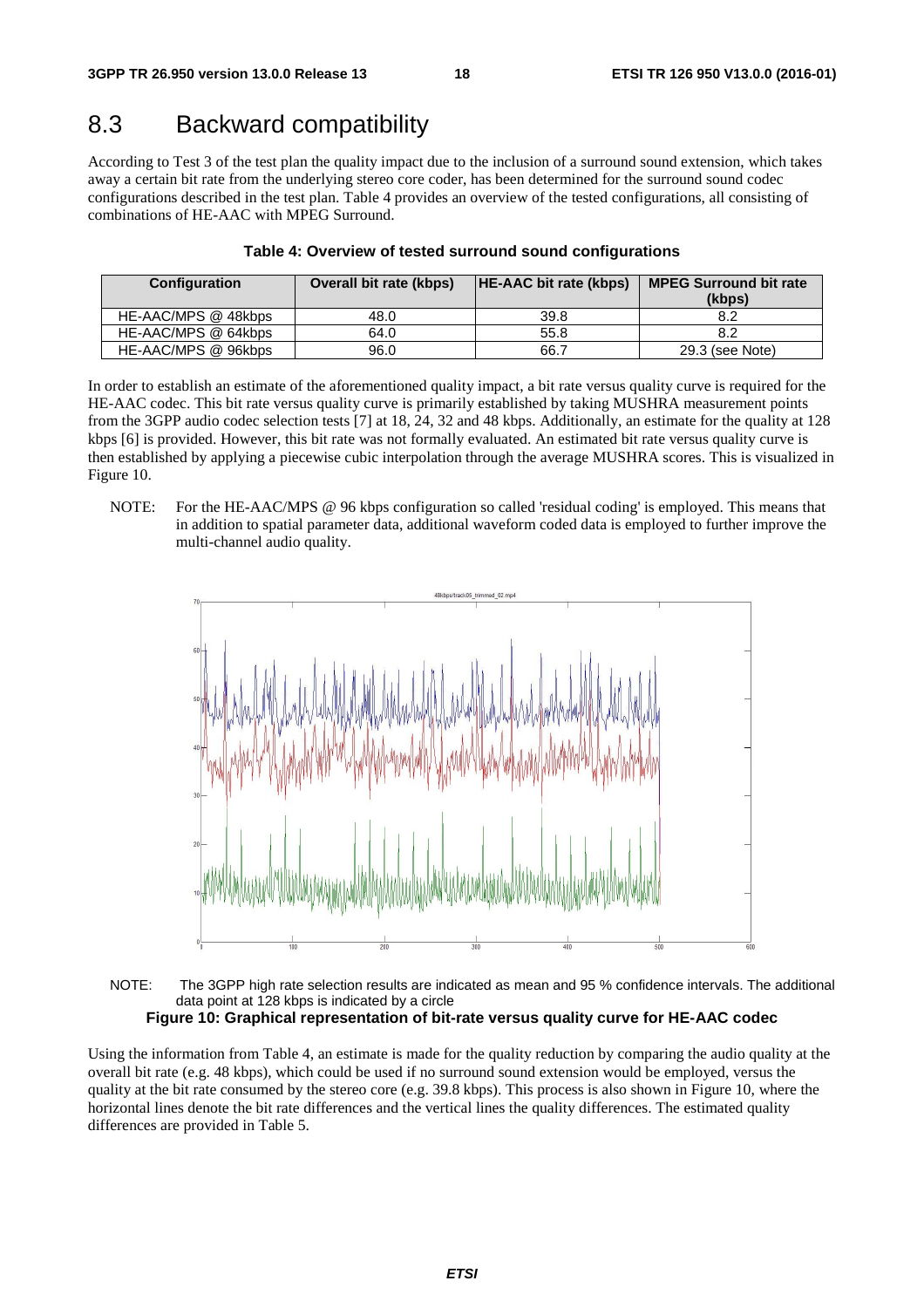#### **Table 5: Quality estimate of stereo core for 48, 64 and 96 kbps configurations in case of HE-AAC or HE-AAC/MPEG Surround combination**

| <b>Configuration</b> | <b>MUSHRA</b> score for<br><b>HE-AAC only</b> | <b>MUSHRA score for HE-</b><br><b>AAC/MPS</b> | <b>MUSHRA quality</b><br>difference |
|----------------------|-----------------------------------------------|-----------------------------------------------|-------------------------------------|
| 48 kbps              | 82.0                                          | 79.8                                          | $-2.2$                              |
| 64 kbps              | 85.7                                          | 83.9                                          | $-1.8$                              |
| 96 kbps              | 91.2                                          | 86.3                                          | $-4.9$                              |

It should be noted that the above values are average bit rate values. The actual instantaneous bit rate spent for each frame is variable, as it is in the underlying HE-AAC stereo coder. The bit rate distribution in Figure 11 shows that the variability of the MPEG surround data rate is basically synchronous to the variability of the HE-AAC stereo core coder.



NOTE: In blue the total is depicted; in red the stereo core bit rate is depicted and in green the share of the surround bit rate is shown.

#### **Figure 11: Example of the instantaneous bit rate distribution of an MPS bit-stream**

Based on the results presented above, the codec under test, consisting of the combination of HE-AAC and MPEG Surround meets the performance requirements of clause 7.4.

#### 8.4 Test under errors conditions

#### 8.4.1 Results with interleaver

Results are quite consistent between test sites although it has been noticed that the scores of the listeners at FhG are generally lower than the scores from Philips.

The item category does not have a major influence on the results of the codecs under test.

All 8 codecs under test have been judged "Good" in quality.

Results of the Student test show that whatever the frame error rate value (random or interleaved bursty), there is no significant difference between the MPS with HE-AAC stereo core 64 kbps decoded in binaural mode and the MPS 5.1 with HE-AAC stereo core 64 kbps with binaural post-processing.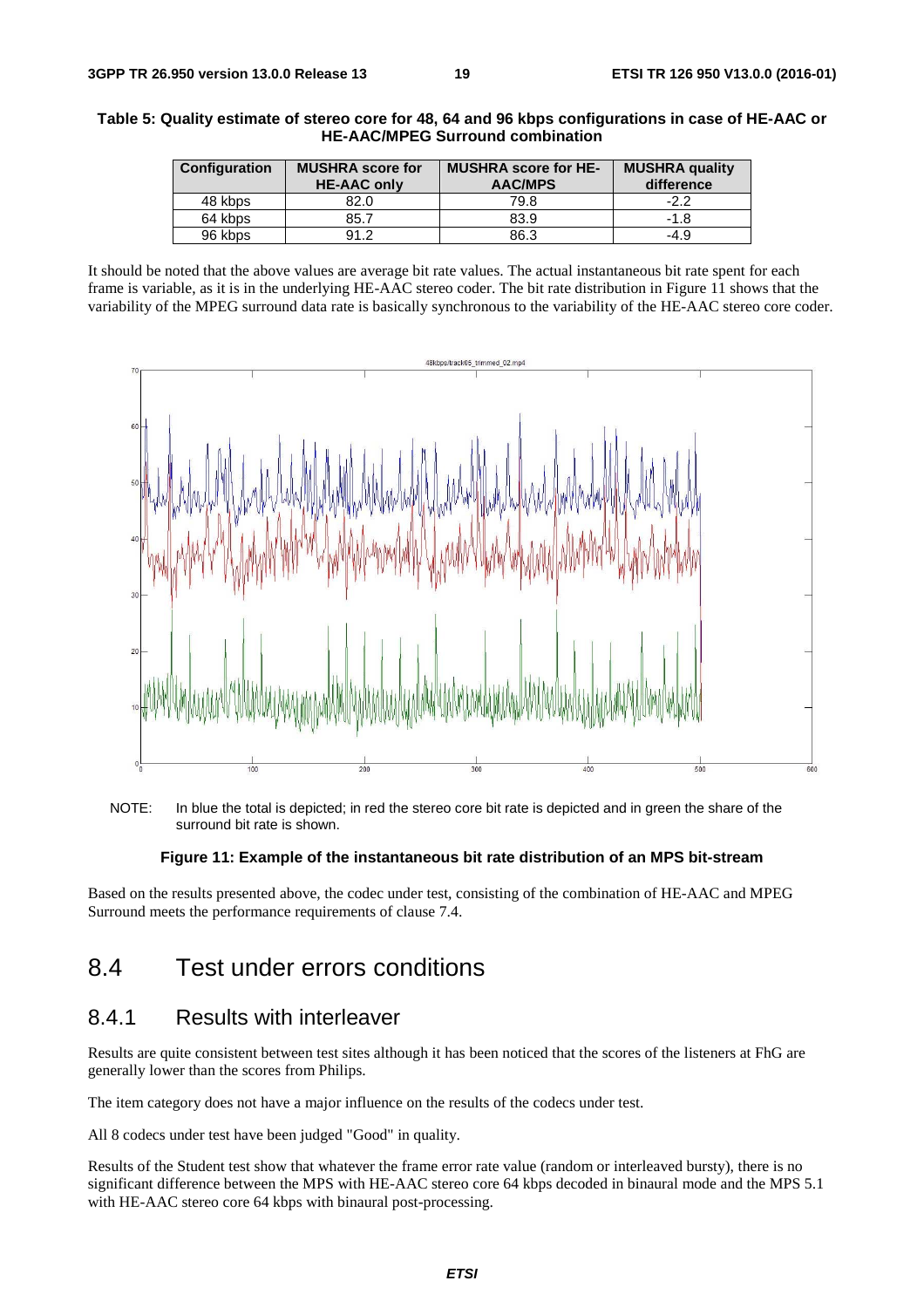**3GPP TR 26.950 version 13.0.0 Release 13 20 ETSI TR 126 950 V13.0.0 (2016-01)**

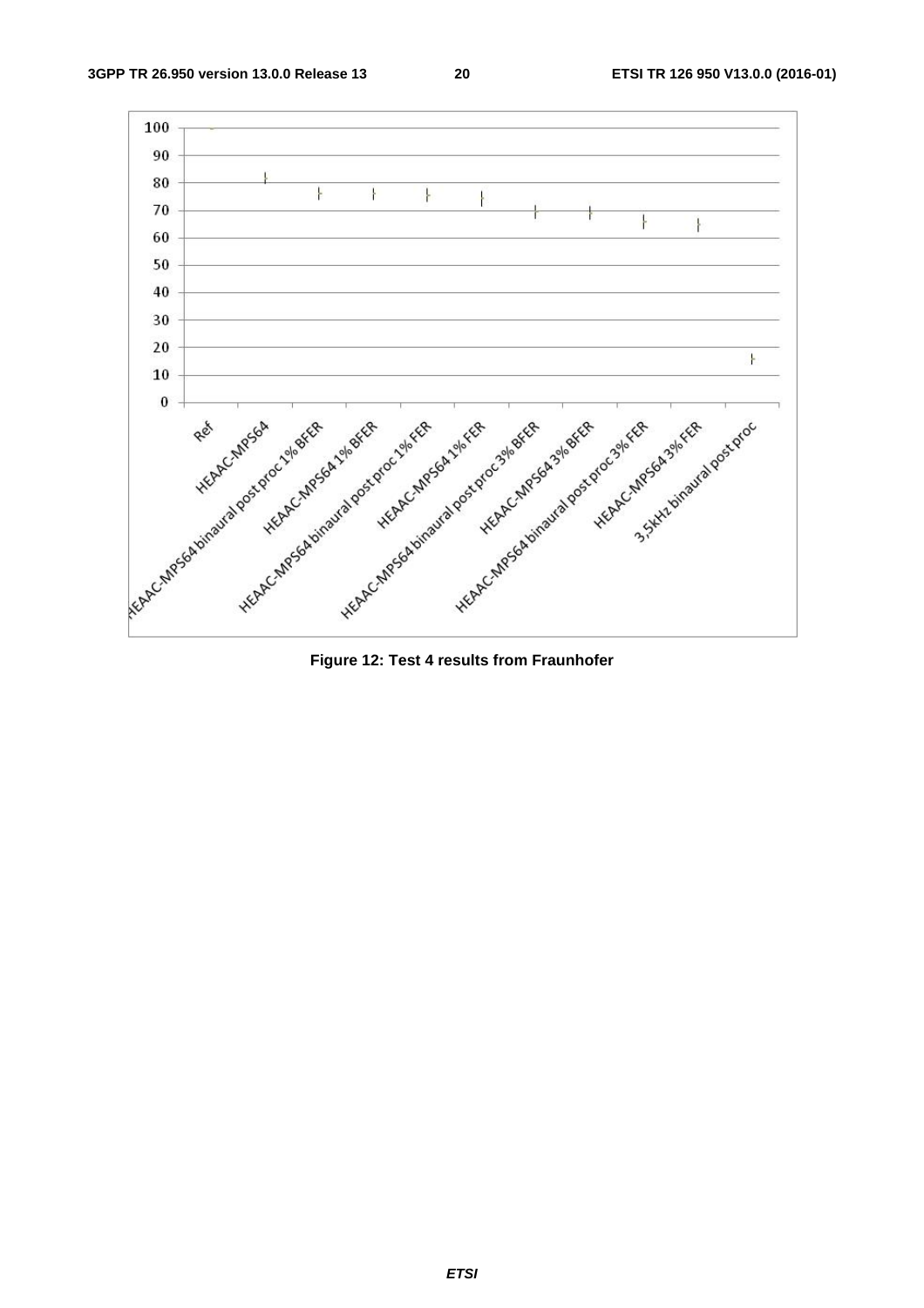

#### 8.4.2 Results without interleaver

Results are very consistent between test sites.

The category of items has not a major influence on the codecs under test results, except for the "Radio" category at the 1% bursty error frame rate.

For a given pattern of frame rate error, there is no difference between MPS with HE-AAC stereo core 64 kbps, decoded in binaural mode and MPS 5.1 with HE-AAC stereo core 64 kbps, with binaural post-processing.

For a given frame rate error value, the bursty pattern lowers the perceived quality comparing to a random pattern.

Anyhow, the reference codec HEAAC-MPS64 remains the highest scored in quality excepting the hidden reference.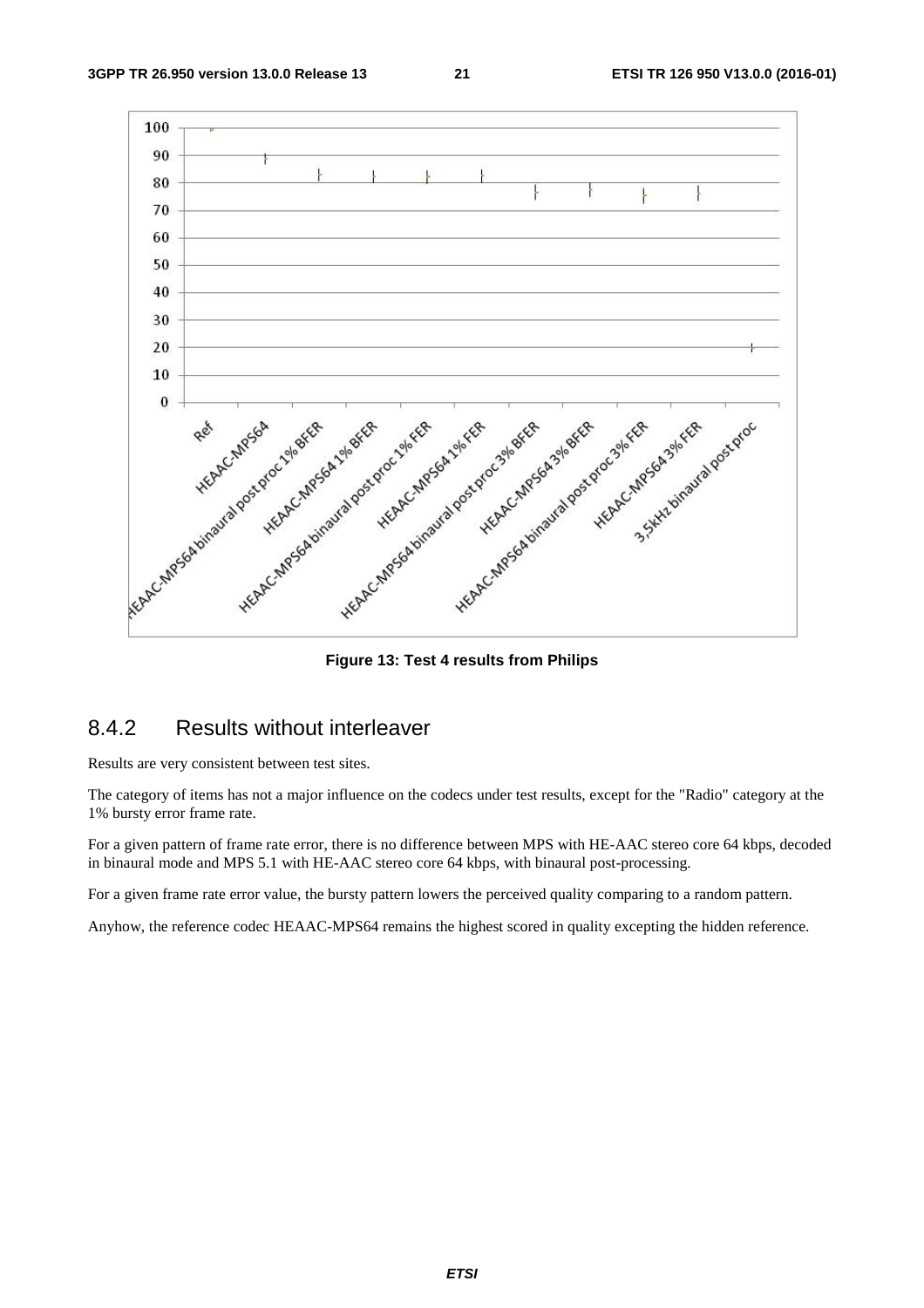

**Figure 14: Global results for all test sites for the test without interleaver** 

In Annex B1 of TR26.936 test results are presented for the high rate tests of the R6 audio codec selection procedure. From these results an estimate of the quality impact of random frame errors can be derived. The results for the tested codecs as well as the corresponding deterioration are given below.

|  | Table 6: Average ratings and deterioration for the R6 audio codec selection procedure |  |
|--|---------------------------------------------------------------------------------------|--|
|--|---------------------------------------------------------------------------------------|--|

| Tests   | <b>Operating condition</b> | $AAC+$<br>(HE-AAC) | <b>Deterioration</b>     | CТ<br>(HE-AAC v2) | <b>Deterioration</b>     |
|---------|----------------------------|--------------------|--------------------------|-------------------|--------------------------|
|         | 32 kbps, stereo            | 75.8               | $\overline{\phantom{0}}$ | 84.9              | $\overline{\phantom{a}}$ |
| $3-1$   | 32 kbps, stereo, 1% FER    | 66.2               | 9.6                      | 72.9              | 12.0                     |
| $3 - 2$ | 32 kbps, stereo, 3% FER    | 56.3               | 19.5                     | 62.3              | 22.6                     |

| Tests | <b>Operating condition</b> | HE-<br>AAC+MPS<br><b>64 binaural</b> | <b>Deterioration</b> | HF-<br>AAC+MPS64<br>$5.1 + binaural$<br>post-<br>proseccing | <b>Deterioration</b> |
|-------|----------------------------|--------------------------------------|----------------------|-------------------------------------------------------------|----------------------|
|       | 64 kbps, stereo            | 89                                   |                      | 89                                                          |                      |
|       | 64 kbps, stereo, 1% FER    | 84                                   |                      | 85                                                          |                      |
|       | 64 kbps, stereo, 3% FER    | 76                                   | 13                   | 75                                                          | 14                   |

By approximation, this means that both codecs tested provide a degradation in the order of 10 MUSHRA points for 1% random FER and 20 MUSHRA points for 3% random FER. Comparing this to the system under test, the combination of HE-AAC and MPEG Surround, we see that both test sites show a slightly smaller degradation for the 1% and 3% random FER conditions. This means that the codec under test, HE AAC combined with MPEG Surround, would meet the proposed performance requirement of clause 7.5.

*ETSI*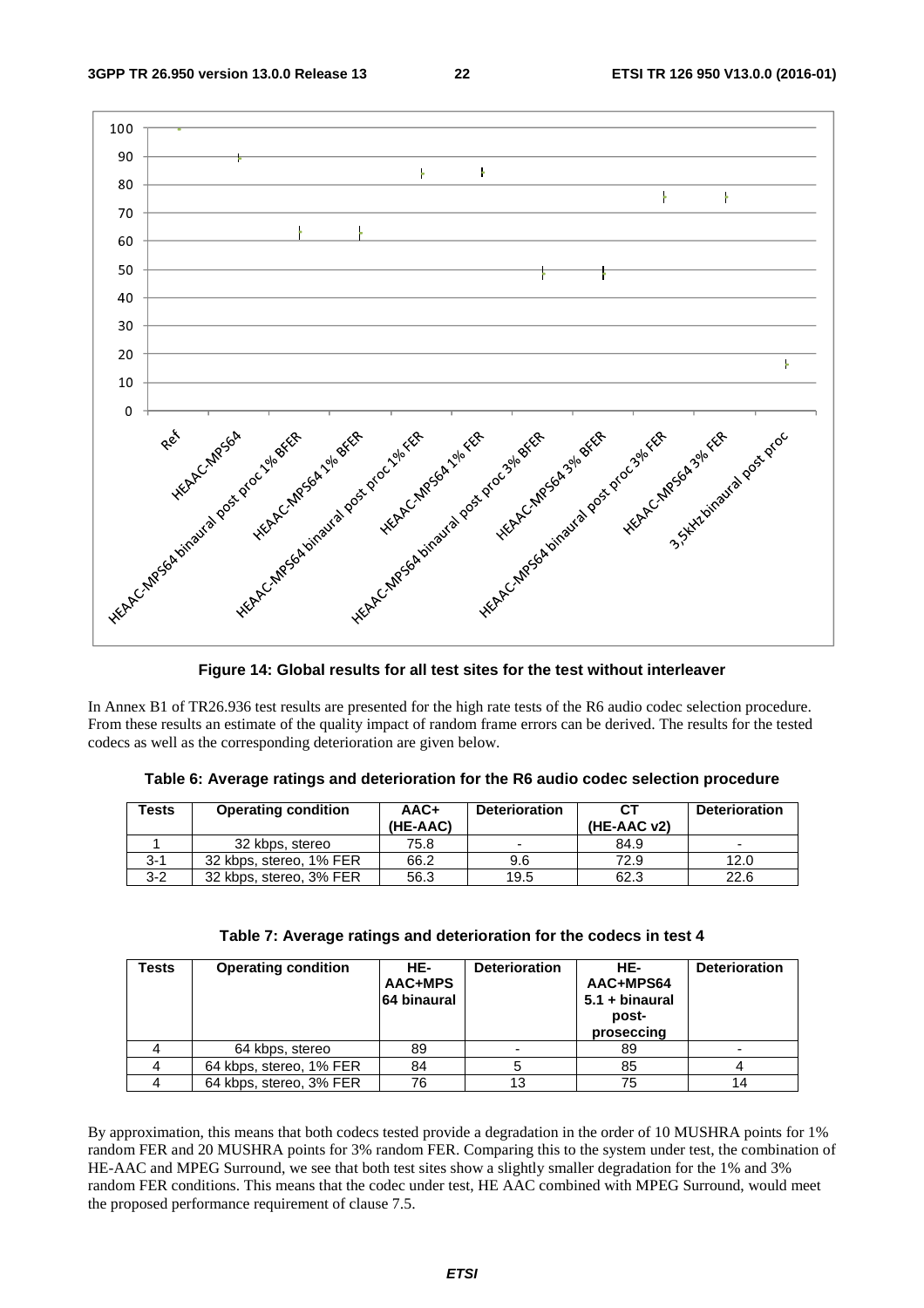### 8.5 Test on HRTFs

The test was conducted in two listening labs. In the first listening lab (France Telecom), two headphones (Stax and Sony) were used while in the second listening lab (Huawei) an open headset was used.

HRTF set A is the KEMAR set. The details of HRTF sets B, C and D were not disclosed.

The results obtained by Stax and Sony show more similarities than between Stax and open headset (see Figures 15 and 16). The difference between Stax and Sony headphones has no influence on the perceived quality of the tested conditions.

The category of items does not have a major influence on the conditions under test results. The results of subjective listening tests from both labs show a significant dependency on the specific HRTF set.

HRTF set A is statistically worse than the stereo reference. HRTF set A has average scores in the range between "similar to REF" to "slightly worse than REF" for one listening lab (Huawei) and has average scores in the range between "slightly worse than REF" to "worse than REF" for the other listening lab (France Telecom). For one test lab (France Telecom), HRTF set A is worse than the mono downmix anchor, which is not the case for the other test lab (Huawei); indeed, the average scores for HRTF set A were significantly different for the two test sites.

HRTF set B is statistically worse than the stereo reference. HRTF set B has average scores in the range between "similar to REF" to "slightly worse than REF" for the two listening labs.

HRTF Set C is statistically better than the stereo reference for the two listening labs, according to the labels of the employed methodology. HRTF set C has average scores in the range between "similar to REF" to "slightly better than REF",

HRTF set D is statistically worse than the stereo reference. HRTF set D has average scores in the range between "similar to REF" to "slightly worse than REF" for one listening lab (Huawei) and has average scores in the range between "slightly worse than REF" and "worse than REF" for the other listening lab (France Telecom).

The Mono downmix is statistically worse than the reference. The Mono downmix has average scores in the range between "slightly worse than REF" and "worse than REF" for the two listening labs.

It was observed that the mono anchor condition in one listening lab (France Telecom) results did not show the lowest scores in this test, as it is the case for the other listening lab (Huawei).



**Figure 15: global results for Stax and Sony headphones**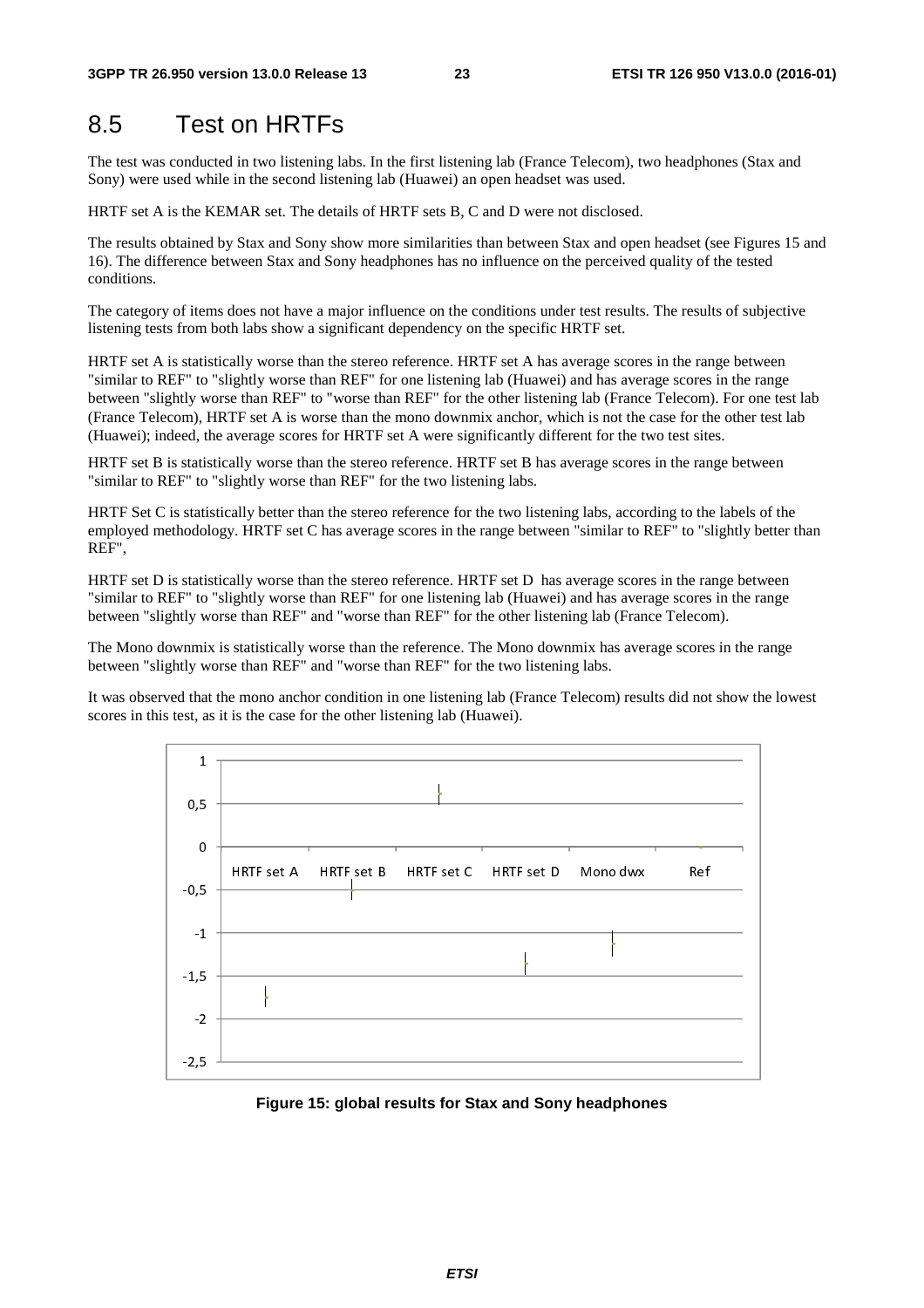



### 9 Conclusion

In the framework of the Surround Sound Study Item, use cases were identified and investigated in the context of 3GPP services PSS and MBMS. The use cases relate both to loudspeaker and headphone reproduction. Based on those use cases a set of design constraints and performance requirements have been derived. Test methods were developed to conduct extensive subjective listening tests in order to evaluate the benefits of surround sound over stereo in the typical use cases. An example surround sound codec was used for the testing; it consists of the combination of HE-AAC and MPEG Surround.

Overall it can be concluded that the study has demonstrated that surround sound techniques can represent a user benefit in certain use cases as detailed in this report. Furthermore, the combination of HE-AAC and MPEG Surround has indicated that such user benefit can be delivered at low bitrates, in the context of existing services, and it is possible for surround sound capable terminals to include this technology. As noted in this report, some aspects around use cases, performance requirements and design constraints as well as details of the test methodology may require further work. These aspects should be considered if 3GPP decides to pursue this topic further.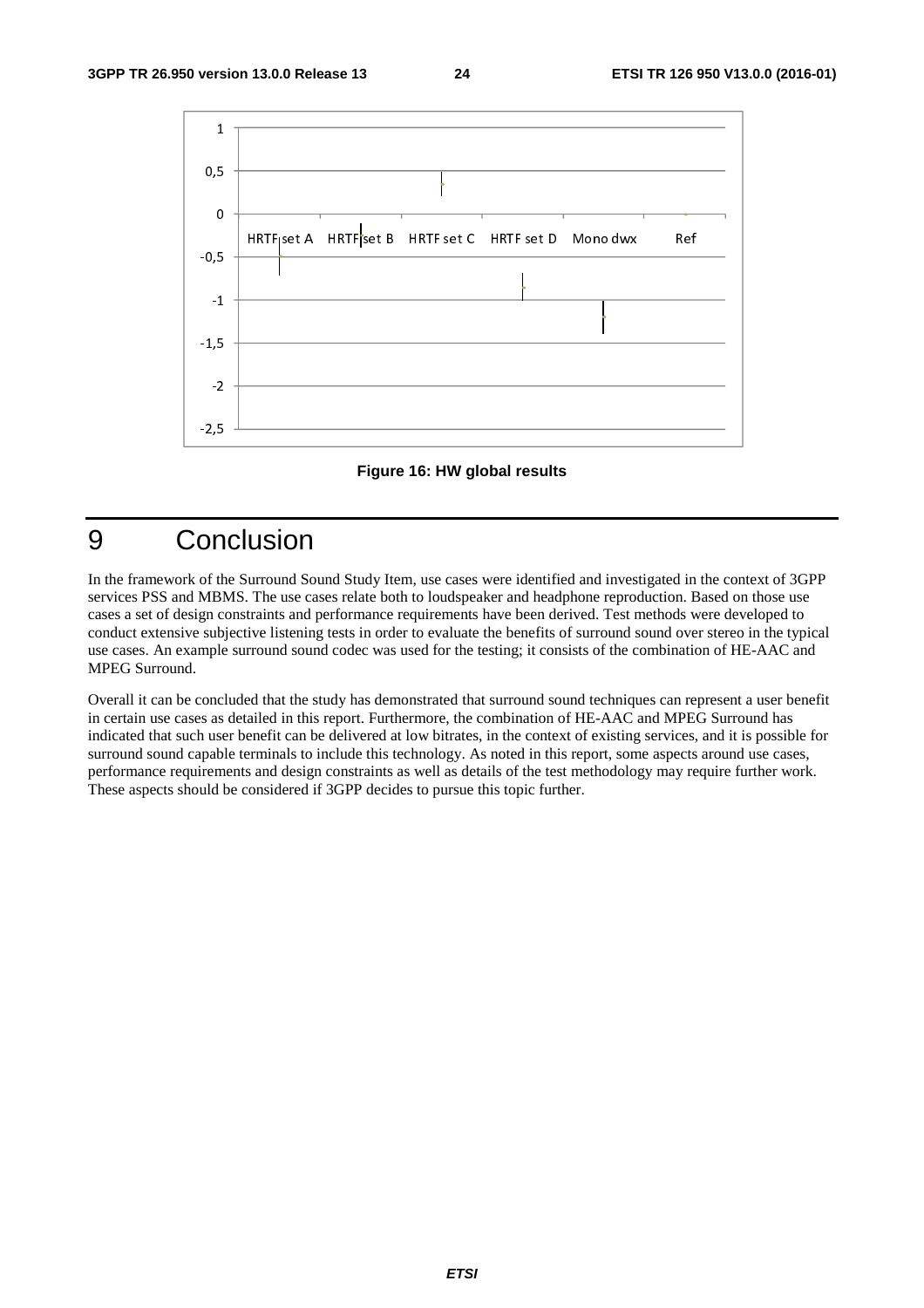### Annex A: Test plans and global analysis reports

Annex A contains the following documents attached to this TR in electronic form:

Tdoc S4-091004: "Test Plan Study on Surround Sound Version 1.0"

Tdoc S4-100705: "Test Plan Study on Surround Sound - Headphones test - Version 1.0"

Tdoc S4-100347: "Revised Global Analysis Report for Study Item on Surround Sound"

Tdoc S4-100723: "Dynastat Global Analysis Report for Test 2 of the PSS/MBMS Surround Sound Study Item"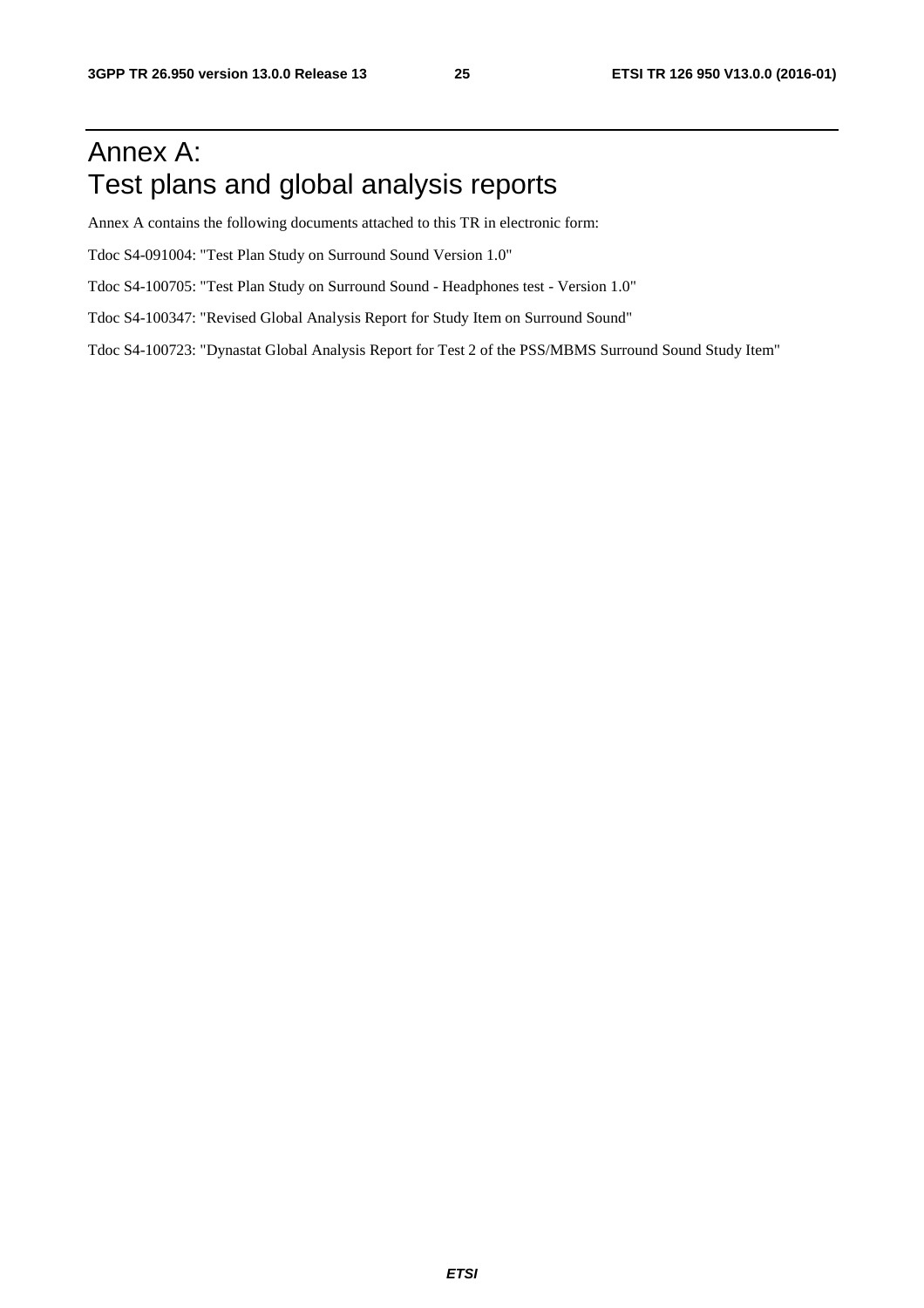## Annex B: Change history

| <b>Change history</b> |      |                 |  |               |                                        |              |            |  |
|-----------------------|------|-----------------|--|---------------|----------------------------------------|--------------|------------|--|
| <b>Date</b>           | TSG# | <b>TSG Doc.</b> |  | <b>CR Rev</b> | Subject/Comment                        | <b>l</b> Old | <b>New</b> |  |
| $2010 - 03$           | 47   | SP-100029       |  |               | Presented to TSG SA#47 for information |              | 1.0.0      |  |
| 2011-03               | 51   | SP-110049       |  |               | Presented to TSG SA#51 for approval    | 1.0.0        | 2.0.0      |  |
|                       |      |                 |  |               | Approved at TSG SA#51                  | 2.0.0        | 10.0.0     |  |
| 2012-09               | 57   |                 |  |               | Version for Release 11                 | 10.0.0       | 11.0.0     |  |
| 2014-09               | 65   |                 |  |               | Version for Release 12                 | 11.0.0       | 12.0.0     |  |
| 2015-12               | 70   |                 |  |               | Version for Release 13                 | 12.0.0       | 13.0.0     |  |